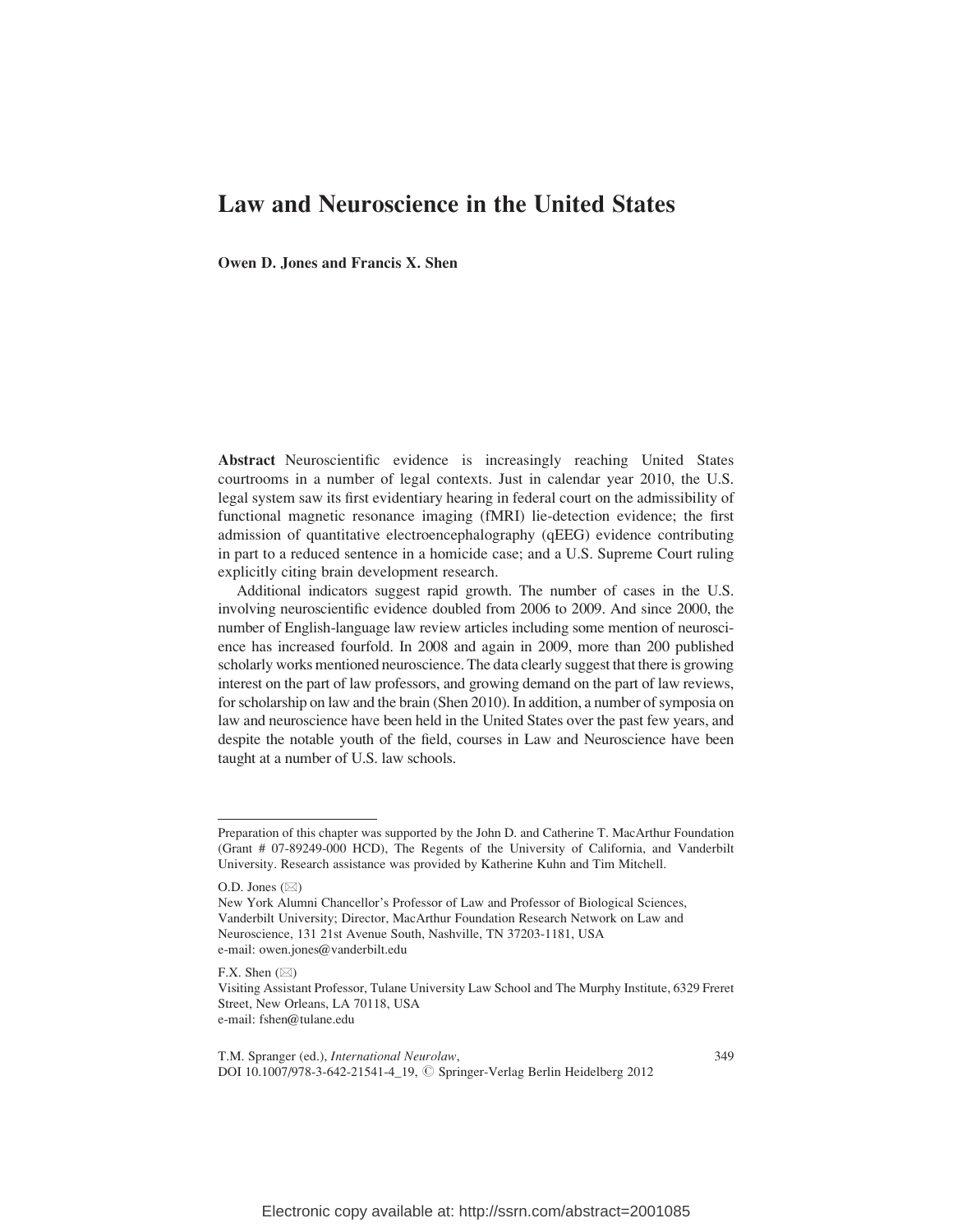This vivid interest in neurolaw, from both scholars and practitioners, is born of the technological developments that allow noninvasive detection of brain activities. But despite the rapid increase of legal interest in neuroscientific evidence, it remains unclear how the U.S. legal system – at the courtroom, regulatory, and policy levels – will resolve the many challenges that new neuroscience applications raise.

The emerging field of law and neuroscience is being built on a foundation joining: (a) rapidly developing technologies and techniques of neuroscience; (b) quickly expanding legal scholarship on implications of neuroscience; and (c) (more recently) neuroscientific research designed specifically to explore legally relevant topics. With the institutional support of many of the country's top research universities, as well as the support of the John D. and Catherine T. MacArthur Foundation, among other private foundations and public funding agencies, the U.S. is well positioned to continue contributing to international developments in neurolaw.

This chapter provides an overview of notable neurolaw developments in the United States. The chapter proceeds in six parts. Section 1 introduces the development of law and neuroscience in the United States. Section 2 then considers several of the evidentiary contexts in which neuroscience has been, and likely will be, introduced. Sections 3 and 4 discuss the implications of neuroscience for the criminal and civil systems, respectively. Section 5 reviews three special topics: lie detection, memory, and legal decision-making. Section 6 concludes with brief thoughts about the future of law and neuroscience in the United States.

As judges, lawyers, legislators, and the public become more acquainted with neuroscientific evidence, and as neuroscience continues to produce more legally relevant findings, it is likely that we will see continued expansion of law and neuroscience in the United States.

#### 1 Law and Neuroscience in the United States

In recent years, the United States has been home to a number of important developments at the intersection of neuroscience and law. Just in calendar year 2010, the U.S. legal system saw its first evidentiary hearing in federal court on the admissibility of fMRI lie-detection evidence (United States v. Semrau 2010), the first admission of quantitative electroencephalography (qEEG) evidence contributing in part to a reduced sentence in a homicide case (State v. Nelson 2010); and a U.S. Supreme Court ruling explicitly citing brain development research (Graham v. Florida 2010).

These examples make clear that in the United States neuroscientific evidence has already reached the courtroom in at least some important legal contexts. Preliminary assessments by Nita Farahany, for example, indicate a rapid rate of growth, with twice as many reported cases involving neuroscientific evidence in 2009 as in 2006 (Farahany 2011).

Not only is neuroscientific evidence reaching the courts, but it is also – at least in some contexts – directly affecting the administration of justice. For example, in 2010 jurors in a U.S. state court considered whether Grady Nelson, who had earlier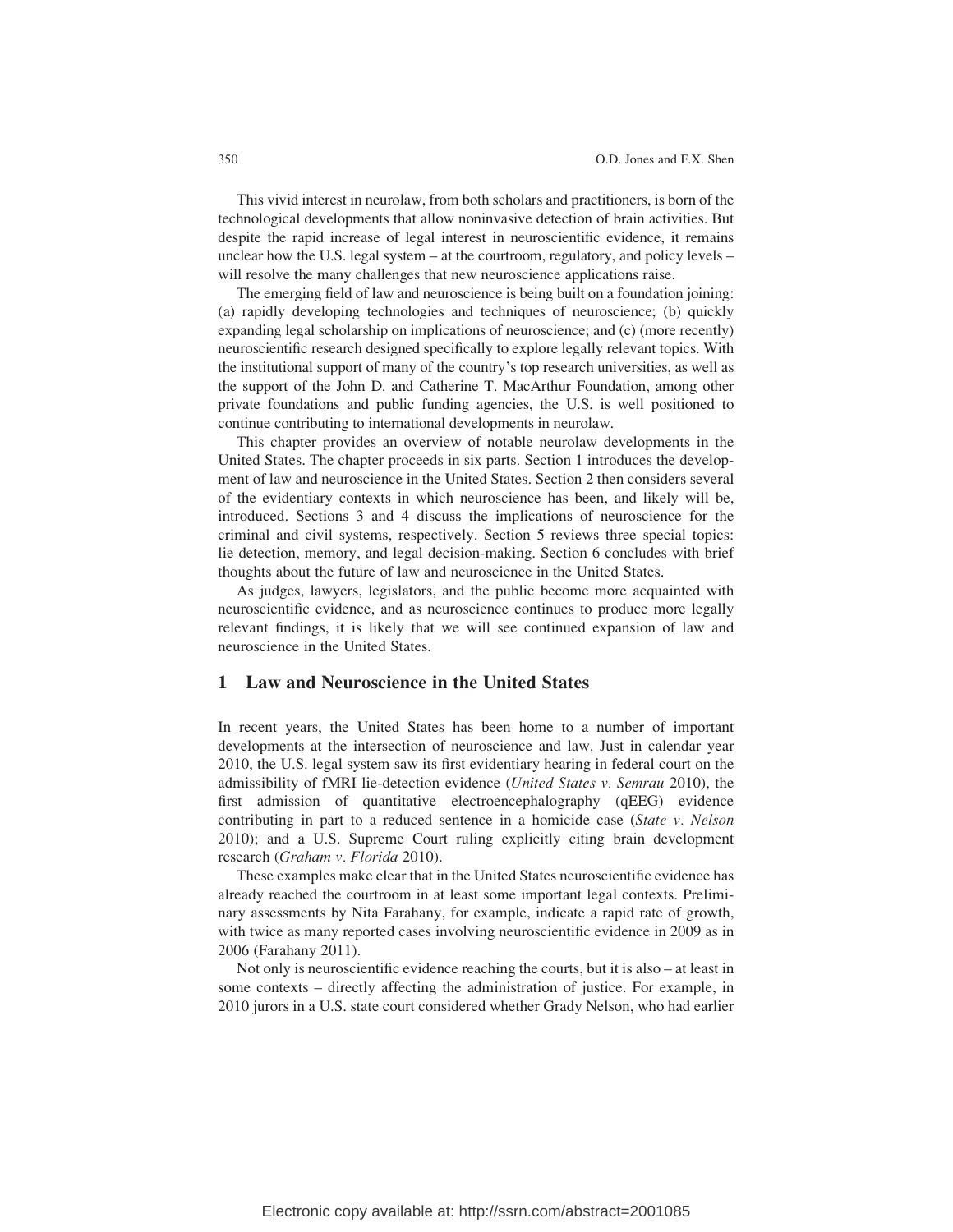been found guilty of murdering his wife and raping a child, should receive the death penalty or life in prison (State v. Nelson 2010). When Nelson was spared the death penalty, interviews with jurors after their verdict revealed that, for some, the proffered neuroscientific evidence was a tipping point. As one juror remarked, "the technology really swayed me . . . . After seeing the brain scans, I was convinced this guy had some sort of brain problem" (Ovalle 2010, p. 1). Whether or not this particular use of qEEG evidence was appropriate, and whether or not the Grady Nelson case was rightly decided, similarly situated legal defense teams will likely consider offering similar types of evidence in the future.

Whether, and how, the use of neuroscientific evidence in the legal system will expand is an open and hotly debated question. A large number of commentators have begun to weigh in on how this intersection of different technologies, analytic methods, and legal contexts may ultimately allow for a more effective and fair legal system (for overviews, see Goodenough and Tucker 2010; Jones et al. 2009; Greely and Wagner, Forthcoming; Aronson 2010; Tovino 2007a).

Since 2000, the number of English-language law review articles including some mention of neuroscience has increased fourfold. In 2008 and again in 2009, more than 200 published scholarly works mentioned neuroscience. The data clearly suggest that there is growing interest on the part of law professors, and growing demand on the part of law reviews, for scholarship on law and the brain (Shen 2010).

In addition, a number of symposia on law and neuroscience have been held in the United States over the past few years.<sup>1</sup> This vivid interest in neurolaw, from both scholars and practitioners, is born of the technological developments that allow noninvasive detection of brain activities. But despite the rapid increase in legal interest in neuroscientific evidence, it remains unclear how the legal system – at the

<sup>&</sup>lt;sup>1</sup> As a sampling: in 2008, the Berkman Center for Internet and Society and the Petrie-Flom Center for Health Law Policy, Biotechnology and Bioethics of Harvard Law School hosted a roundtable panel titled Should Criminal Law be Reconsidered in Light of Advances in Neuroscience?. In 2008, the Initiative on Neuroscience and the Law at Baylor College of Medicine hosted a conference on Neuroscience and Law. In 2008, UC Riverside Extension Law & Science Program and the Gruter Institute for Law and Behavioral Research hosted a Seminar on Law and Neuroscience. In 2008, the University of Akron School of Law hosted a law review symposium on Neuroscience, Law, and Government. In 2009, the MacArthur Foundation Law and Neuroscience Project sponsored a symposium titled *Psychopathy and the Law*. In 2009, the Stanford Technology Law Review hosted a symposium on Neuroscience and the Courts: The Implications of Advances in Neurotechnology. In 2009, the Vermont Law Review published a special issue, Emotions In Context: Exploring The Interaction Between Emotions And Legal Institutions (which drew heavily on neuroscience research). In 2009, the Gruter Institute for Law and Behavioral Research ran a conference titled Law, Biology and the Brain. In 2010, the American Enterprise Institute for Public Policy Research hosted an event titled Understanding Humans through Neuroscience. In 2010, Mercer University School of Law hosted a conference on The Brain Sciences in the Courtroom. In 2011, the Denver University Law Review hosted a Symposium on Law and Neuroscience; and the Dana Foundation hosted a Law and Neuroscience conference in New York. Also, in 2011 a Neuroscience and the Law forum was co-sponsored by the National Academy of Sciences and the U.K. Royal Society.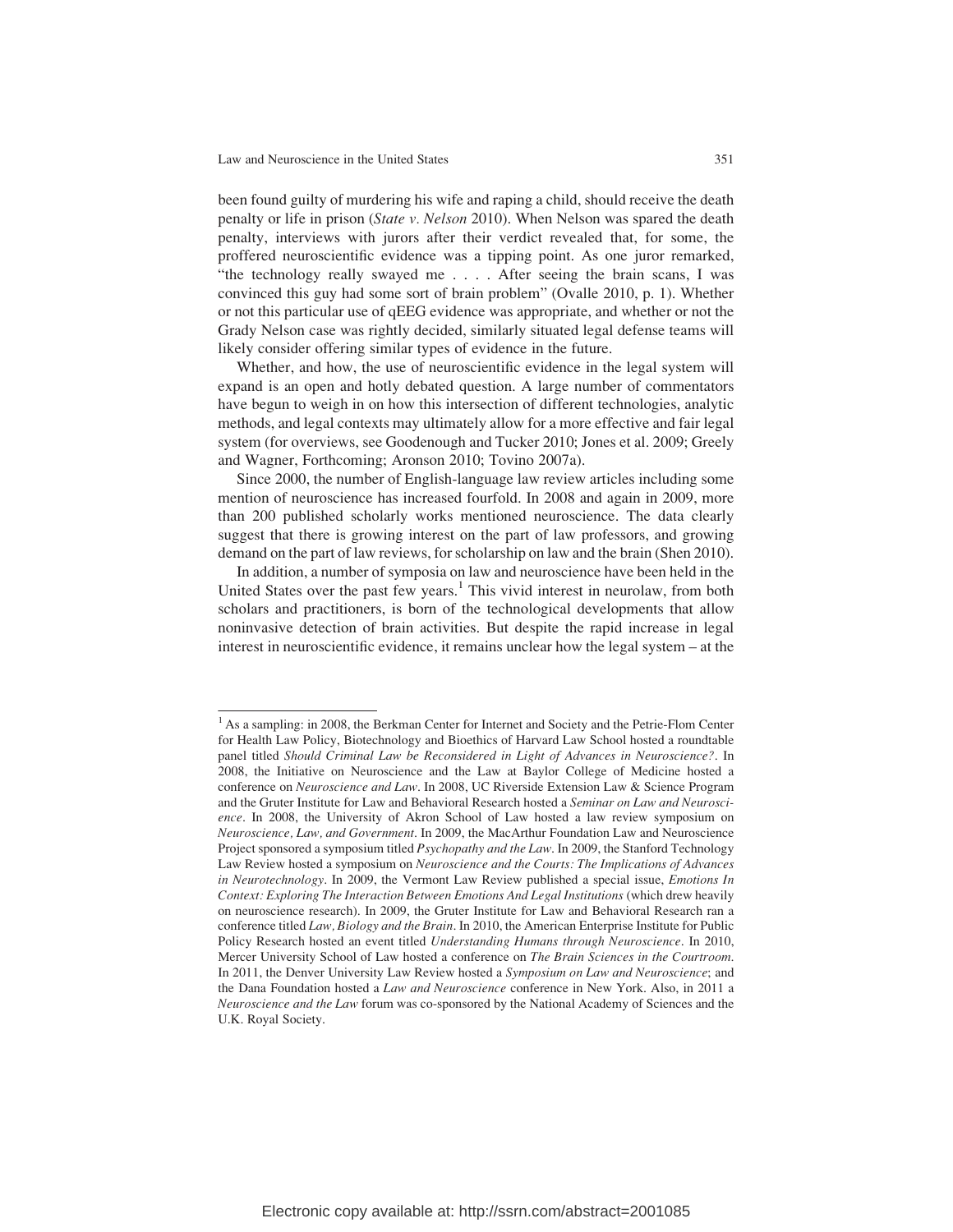courtroom, regulatory, and policy levels – will resolve the many challenges that new neuroscience applications raise.

To address some of these challenges, the John D. and Catherine T. MacArthur Foundation created the Law and Neuroscience Project, in 2007, and subsequently created the Research Network on Law and Neuroscience, in 2011.<sup>2</sup> The Project and the Research Network, now headquartered at Vanderbilt University Law School, in Nashville, Tennessee, have fostered interdisciplinary research among more than 50 scientists, law professors, and judges across the United States.

Both the Project and the Research Network have spurred original empirical research to explore brain-imaging techniques for, among many other things: detecting memory and deception; resting-state functional connectivity analysis of impulsivity in juveniles; risk and information processing in addicts; the effects of neuroimaging evidence on juror decision-making; the cognitive processes supporting third-party legal decision-making; and improved methods for making accurate, individualized assessments of psychopathy.

Members have published on neuroscience and law in the context of responsibility, sentencing, evidence, neuroprediction, addiction, juvenile justice, psychopathy, legal and moral reasoning, neuroethics, incidental findings, limits to neuroimaging techniques, emotions, memory, lie detection, pain detection, risk assessment, behavioral genetics, health law, and many other related topics. The Project has also provided education and outreach on neuroscience to more than 800 judges, and developed the first Primer on Law and Neuroscience (Morse and Roskies Forthcoming), as well as the first *Law and Neuroscience* case book for law students (Jones et al. Forthcoming). The research, publications, and outreach of the Project – alongside the work of many other notable scholars in the U.S. and elsewhere – are establishing a firm foundation for the future of this interdisciplinary field.

Despite the notable youth of the field, courses in Law and Neuroscience have been taught at a number of U.S. law schools, including Vanderbilt University, the University of Colorado, Georgetown University, Mercer University, the University of San Diego, Temple University, Tulane University, and Yale University – reflecting broad and quickly developing interest across the academy. The University of Pennsylvania Intensive Summer Institute in Neuroscience, which will be offered for the fourth consecutive year in 2012, has similarly introduced a number of lawyers to neuroscience.

These collective efforts, in both the legal and scientific communities, have attracted national attention. The press – print, television, and web – has recognized that "law and the brain" stories are of increasing interest to their readers and viewers. For instance, in the past few years:

<sup>2</sup> More information on the Law and Neuroscience Project, and on the Research Network on Law and Neuroscience, is available online at: http://www.lawneuro.org. In addition, two other useful online resources for law and neuroscience information are: (1) the "Neuroethics and Law" blog, maintained by Adam Kolber, at http://kolber.typepad.com; and (2) the Research Network blog at: http://lawneuro.typepad.com.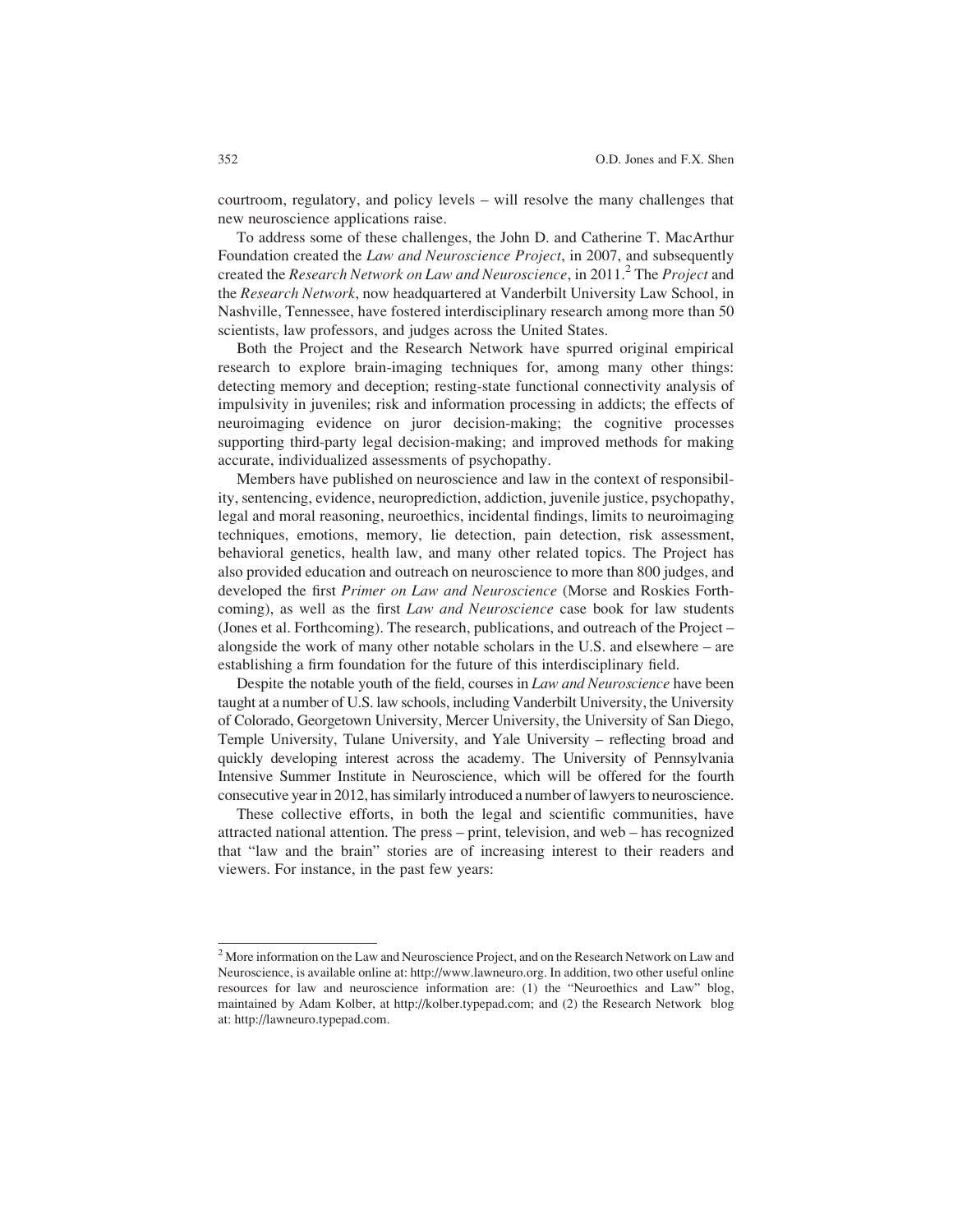Law and Neuroscience in the United States 353

- Science magazine described "neuroscience in court" as one of the seven "Areas to Watch" (2008).
- The New York Times Magazine investigated the intersection of law and neuroscience in a cover story, "The Brain on the Stand" (Rosen 2007).
- The NBC Nightly News' *Mind Matters* series explored the neuroscience of psychopaths and mind reading in "Dangerous Minds" (2008).
- The *Wall Street Journal* considered neuroscience evidence in an article "The Brain, your Honor, Will Take the Witness Stand" (2009).
- Scientific American ran a piece on "The Legal Brain: How Does the Brain Make Judgments about Crimes" (2009).
- The National Public Radio produced show, *Justice Talking*, ran a week-long series on "Neurolaw: The New Frontier" (2008).

Beyond the headlines of these media stories, of course, are many complex challenges that must be addressed as the U.S. legal system attempts to effectively integrate neuroscience research. It is beyond the scope of this chapter to go in depth on each of these challenges. However, we aim here to introduce readers to many of the most important U.S. neurolaw developments and debates.

The chapter proceeds as follows. Section 1 introduces the development of law and neuroscience in the United States. Section 2 then considers some of the evidentiary contexts in which neuroscience has been, and will continue to be, introduced. Sections 3 and 4 discuss the implications of neuroscience for the criminal and civil systems, respectively. Section 5 reviews three special topics: lie detection, memory, and legal decision-making. Section 6 concludes with brief thoughts about the future of law and neuroscience in the United States.

# 2 Introduction to Neurolaw in the United States

#### 2.1 The Development of Neuroscience in Law

There are a growing number of criminal cases involving neuroscientific evidence (Snead 2006; Marchant 2008; Farahany 2011). Interest in neuroscience in the U.S. stems generally from the intersection of two things. First, the criminal and civil justice systems rely, critically and fundamentally, on the mental operations of its many participants – judges, jurors, lawyers, defendants, law enforcement officers, court officials, and witnesses. Second, new technologies enable unprecedented investigation and observation of how (and sometimes how well) those mental operations occur.

The rise of neuroscience and law follows the quite rapid and large growth of neuroscience more generally. In 1969, the Society for Neuroscience (SfN) formed with 500 members. Today, it numbers more than 40,000 and hosts an annual conference attended by more than 31,000. This 8,000% membership growth in just four decades speaks to two important facts. First, with more than 40,000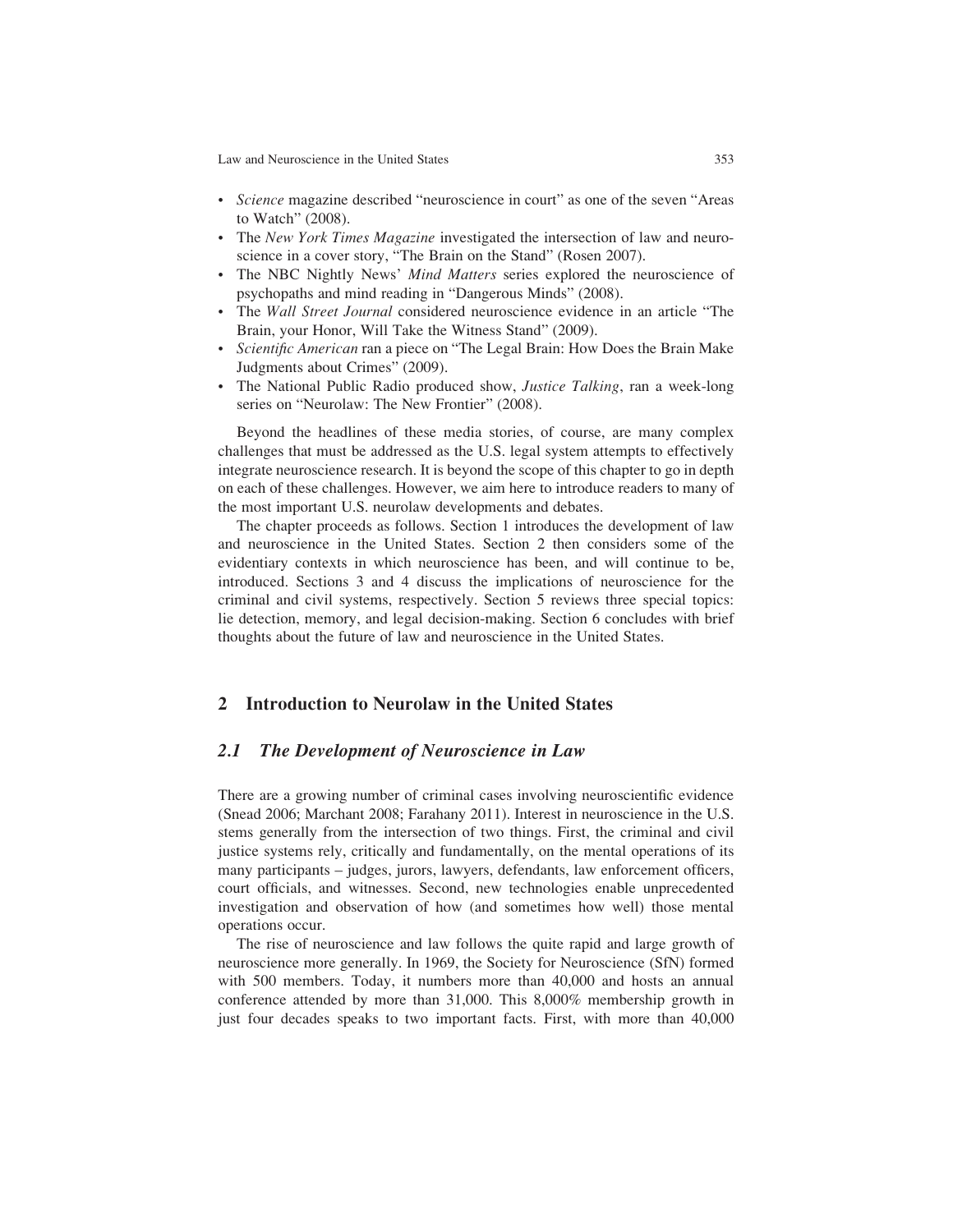scientists studying the brain and nervous system, and a large number of them in the United States, it is clear that neuroscientific research is now front and center in labs across America. Second, the consistent and rapid growth of neuroscience suggests that the field is continuing on a trajectory to become even more important in the years to come.<sup>3</sup>

The advances in cognitive neuroscience are an enormous leap forward in understanding how minds work. Until quite recently, brain structure and function were studied separately, inasmuch as it was hard to study structure without a dead brain – and hard to study function with one. Advances in x-ray technologies opened a window on the structure of living brain tissue. But subsequent advances in techniques, such as fMRI, now enable noninvasive brain-imaging that reveals not only a person's brain structure, but also how a person's brain is (and is capable of) functioning.

The potential implications of neuroscience, for many areas of law and policy, are quite broad (Freeman 2011; Zeki and Goodenough 2006; Freeman and Goodenough 2009; Garland 2004; Annas 2007; Arrigo 2007; Farahany 2009b; Garland and Glimcher 2006; Eagleman 2008; O'Hara 2004; Patel et al. 2007; Chorvat and McCabe 2004). For example, scholars have debated both the theoretical and practical implications of neuroscience for law by addressing issues related to free will, determinism, compatabilism, and the like (see, e.g. Morse 2008b; Pardo and Patterson 2010; Greene and Cohen 2004; Nadel and Sinnott-Armstrong 2010; Erickson 2010).

In the courtroom, neuroimaging evidence has been offered in constitutional, disability benefit, and contract cases, among others. Examples include:

- Entertainment Software Assn. v. Blagojevich (2005) (the court considered whether a brain imaging study could be used to show that exposure to violent video games increases aggressive thinking and behavior in adolescents) and Brown v. Entertainment Merchants Assn (2011) (Supreme Court Justice Stephen Breyer's dissent cited "cutting edge neuroscience" to support the argument that violent video games are linked to more aggressive thinking and behavior in adolescents);
- Fini v. General Motors Corp (2003) (brain scans were proffered to help determine the extent of head injuries from a car accident);
- Boyd v. Bert Bell/Pete Rozelle NFL Players Retirement Plan (2005) (a former professional football player proffered brain scans in an effort to prove entitlement to neuro-degenerative disability benefits); and
- Van Middlesworth v. Century Bank and Trust Co (2000) (involving a dispute over the sale of land, the defendant introduced brain images to prove mental incompetency, resulting in a voidable contract).

Not surprisingly, neuroscience has also been offered in various criminal contexts. However, it has only been relatively recently that neuroscience has begun to appear there with increasing regularity. Here are several examples.

<sup>&</sup>lt;sup>3</sup> See: Society for Neuroscience, *SfN Milestones: 40 Years of Evolution* (2009), http://www.sfn. org/skins/main/pdf/annual\_report/fy2009/milestones.pdf.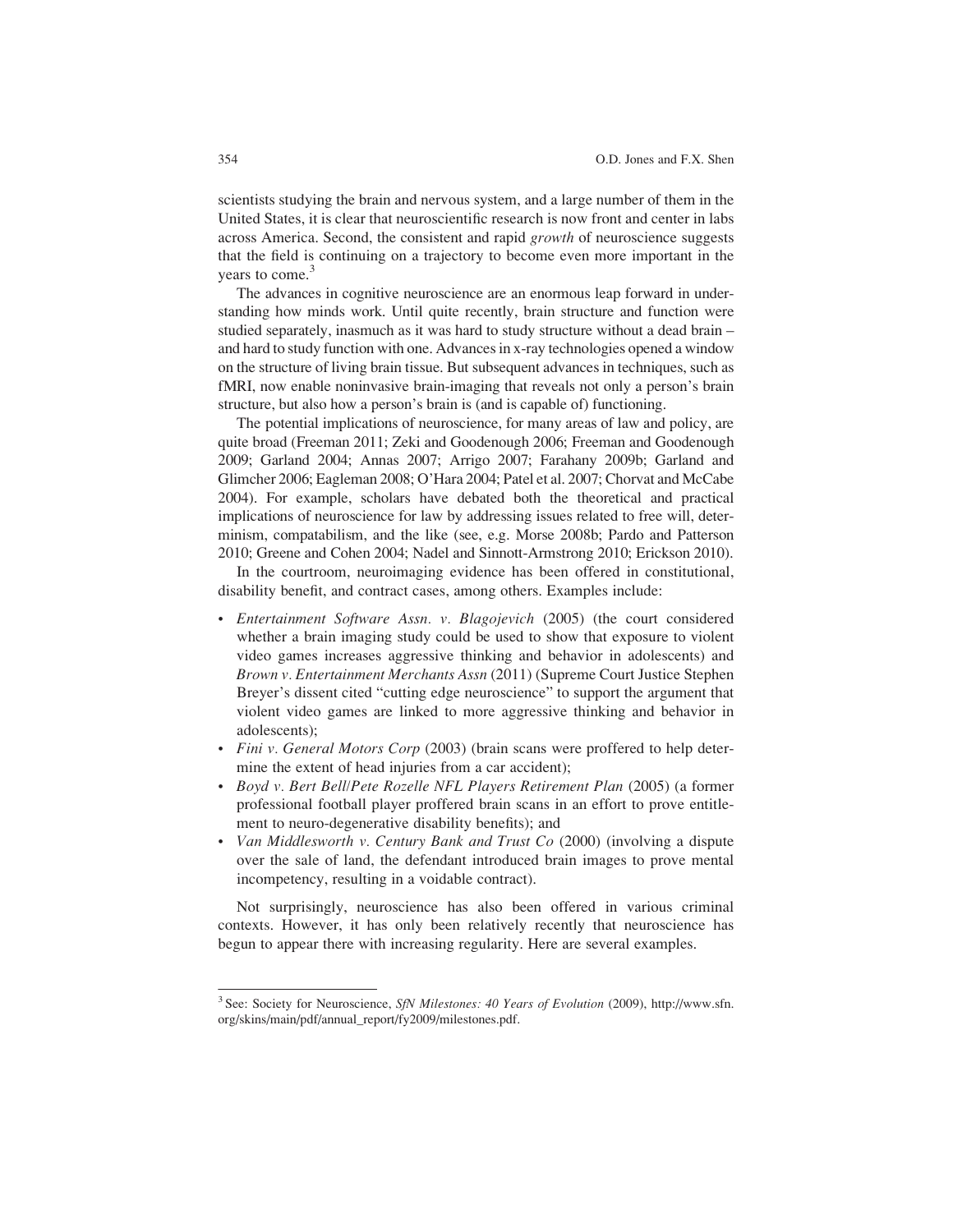Brain images are sometimes offered to help show that a defendant is incompetent to stand trial. In United States v. Kasim (2008), for example, Kasim introduced medical testimony and accompanying brain images to argue successfully that he was demented, and therefore incompetent to stand trial for Medicaid fraud (see also, McMurtey v. Ryan 2008; United States v. Gigante 1997).

Brain images are also increasingly proffered by the defense at the guiltdetermination phase, in an effort to negate the mens rea element of a crime, and to thereby avoid conviction. For example, in People v. Weinstein (1992), the defendant argued that he was not responsible for strangling his wife and throwing her from a twelfth floor window, even if he did so. In support, he offered images of allegedly impaired brain function. Similarly, the defendant in People v. Goldstein  $(2004)$ ,<sup>4</sup> – who allegedly pushed a woman in front of a subway train, killing her, sought to introduce a brain image of an abnormality, in an effort to prove an insanity defense.

Brain images are also proffered at the sentencing phase of criminal cases, in furtherance of mitigation. In Oregon v. Kinkel (2002), for example, a boy convicted of killing and injuring fellow students in a high school cafeteria sought to introduce brain images of abnormalities, in hopes of supporting and securing a more lenient sentence. In Coe v. State (2000), a convicted murderer offered brain images to help prove he was not competent to be executed.

Paralleling the rise of neuroscientific evidence in criminal cases, there has been a rise in defendant's arguments – as in Ferrell v. State (2005) and People v. Morgan (1999) for instance—that a defense counsel's failure to procure a brain image amounted to ineffective assistance of counsel.

Neuroscientific evidence has also been integrated into civil litigation. For example, the term "neurolaw" was coined at least as early as 1995, when attorney J. Sherrod Taylor (1995) discussed the implications of advances in neurology for civil litigation. Since the early 1990s, a publication called The Neurolaw Letter has circulated among personal injury lawyers and medical professionals, and The Brain Injury Association of America has been sponsoring conferences for over two decades to bring lawyers up to speed on developments in brain science.

Across these many legal contexts, efforts to bring neuroscience into courtrooms result in a variety of distinct challenges for the legal system. We now explore some of these challenges.

## 2.2 The Limitations of Neuroscience in Law

Although promising, there are important methodological limitations with fMRI (Cacioppo et al. 2003; Poldrack et al. 2008; Logothetis 2008; Vul et al. 2009;

<sup>4</sup> Overruled on other grounds, 6 N.Y.3d 119, 843 N.E.2d 727, 2005 N.Y. LEXIS 3389 (2005).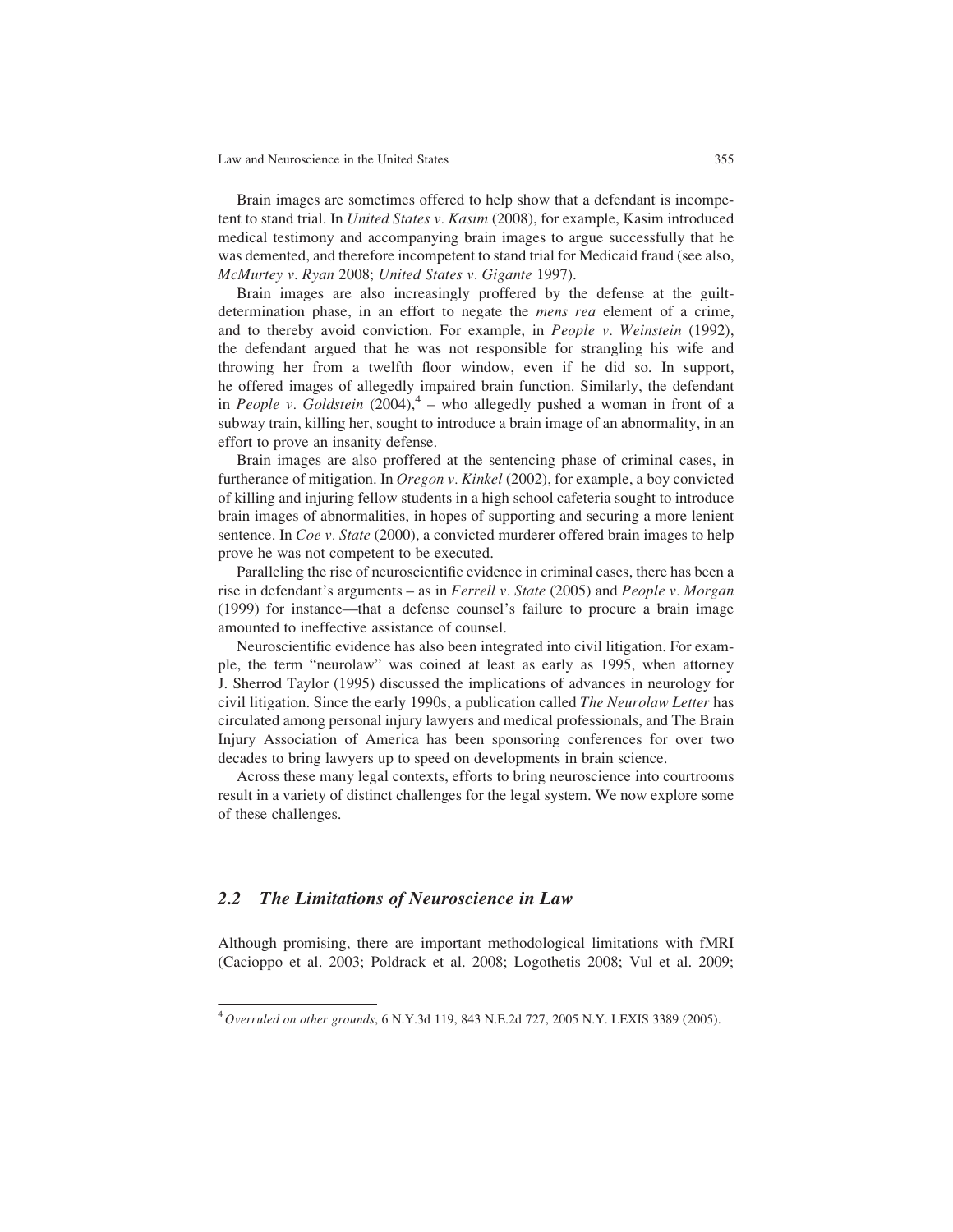Bennett et al. 2010). Many have commented on the extent to which these limitations, and those of other brain imaging techniques, may affect the probabilities of garnering legally relevant insights (Mobbs et al. 2007; Morse 2006; Pustilnik 2009; Brown and Murphy 2010; Tancredi and Brodie 2007; Rakoff 2008; Racine et al. 2005; Trout 2008; Gazzaniga 2008; Baskin et al. 2007; Uttal 2008; Uttal 2003).<sup>5</sup> The advance of social neuroscience generally, and legal applications in particular, has also been met with significant ethical concerns (see, e.g., Illes 2006; Farah 2002; Roskies 2008; Moreno 2003; Kennedy 2004; Uttal  $2003$ . $<sup>6</sup>$ </sup>

One of the most important critiques raised by these scholars, and recognized in court proceedings, is that there exists a long chain of inference from the fMRI scanner to the courtroom. Functional brain imaging is not mind reading (at least not in the broad sense of that term). While fMRI can accurately measure changes in blood flow and oxygen levels, interpreting those changes as reliable indicators of particular types of thought, or as reliable indicators of what a region of the brain is actually doing, requires a series of inferential steps that are not entirely straightforward.

Because the most legally relevant thoughts are likely to be those that occurred in the past (such as those reflecting the mental state of a defendant at the time of an alleged transgression) brain scans taking place long after the behavior may be of limited diagnostic or forensic use. Even if one accepts a given scanner task as legally relevant, the particular images shown in court may still be problematic. Images can be no better than the manner in which the researcher designed the specific task or experiment, deployed the machine, collected the data, analyzed the results, and generated the images.

In addition, making individualized inferences, as law is typically required to do, from group-averaged neuroscientific data presents a particularly difficult problem for courts to overcome (Faigman 2010). For instance, just because a particular pattern of neural activity is associated, on average at the group level, with impaired decision-making, it does not necessarily follow that a defendant before the court whose brain scans produce the same neural patterns necessarily has such a cognitive deficit. As neuroscientists begin to further explore individual differences in brain activity (Hariri 2009), the "group to individual" inference problem will remain central in applying neuroscience to law.

<sup>&</sup>lt;sup>5</sup> We do not review here the science of fMRI, and its many limitations, but refer interested readers to Jones et al. (2009) for an accessible discussion of the technology. For more general introductions to other cognitive neuroscience methods, see Gazzaniga et al. (2009), Ward (2009), and Purves et al. (2008).

<sup>&</sup>lt;sup>6</sup> In addition, a number of websites have emerged as forums for discussing neuroethics and related bioethics issues: Dana Foundation (http://www.dana.org/); University of Pennsylvania (http:// www.neuroethics.upenn.edu/); President's Council on Bioethics (http://www.bioethics.gov/); Center for Cognitive Liberty & Ethics (http://www.cognitiveliberty.org/); Stanford Center for Biomedical Ethics (http://bioethics.stanford.edu/); National Institutes of Health Bioethics Resources on the Web (http://bioethics.od.nih.gov/).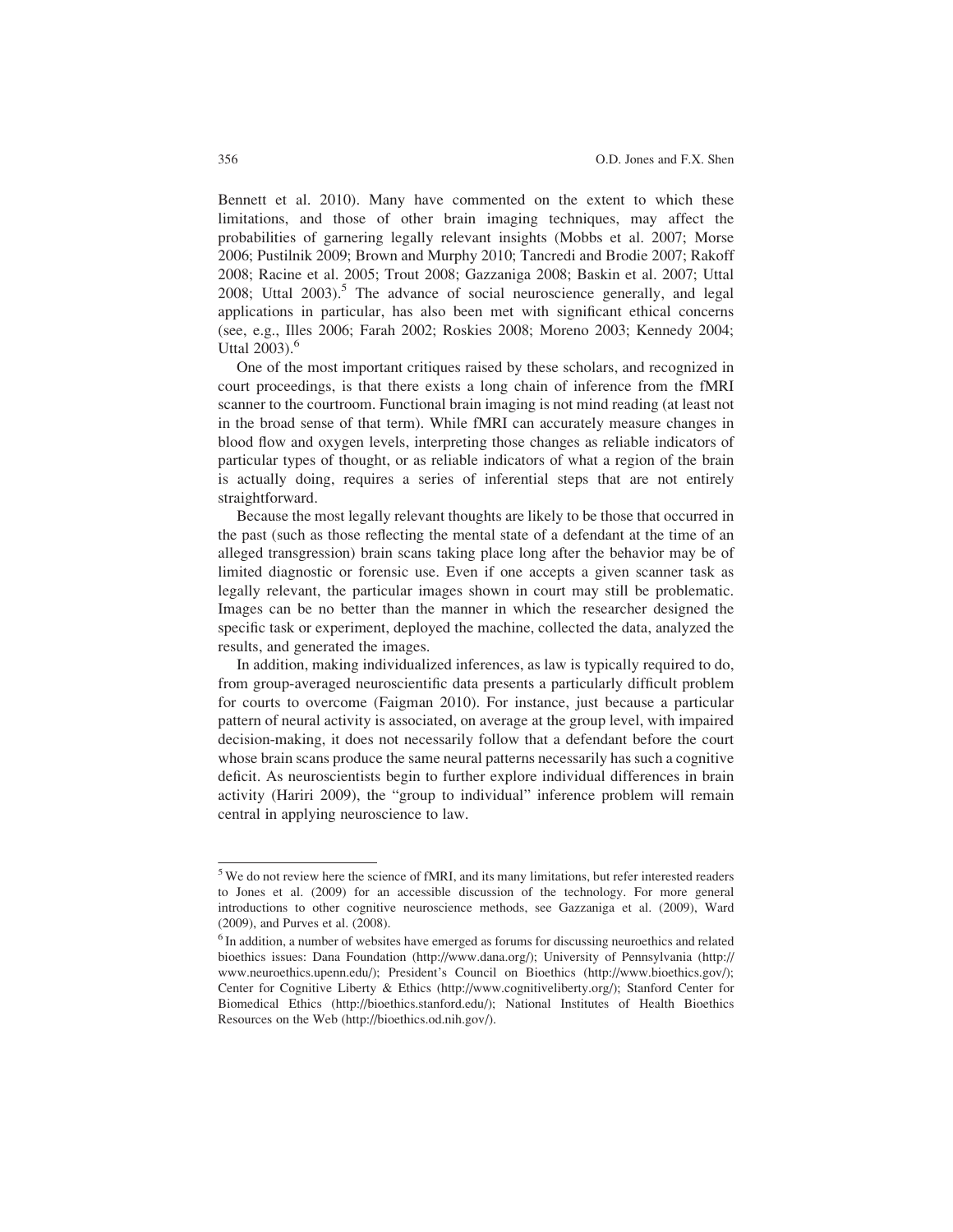U.S. courts are still figuring out how to optimally apply evidentiary standards to novel forms of neuroscientific evidence. On the one hand, courts must ask whether there are too many faulty links in the inferential chain that leads from an fMRI scan to a relevant issue of legal responsibility. On the other hand, courts must ask whether jurors are capable of assessing, presumably with the aid of cross-examination and opposing expert witnesses, the inferential chain for themselves.

Methodological cautions, and the subsequent challenge of making appropriate legal inferences, are being acknowledged and addressed by those working at the intersection of law and neuroscience. Through publications produced by the Law and Neuroscience Project, among others, the legal community is being made aware of the many difficulties associated with introducing neuroscientific evidence. At the same time, these cautions and limitations have not, and we believe should not, prevent all use of neuroscience in courtrooms and policymaking. Rather, what is called for is careful, context-specific applications.

## 3 Evidentiary Context

The methods, goals, and evidentiary standards differ for neuroscience and law (Jones 2004; Sapolsky 2004; Schauer 2010). And, even within law, policymakers see the value in different standards of proof when different interests are at stake (Faigman 2002). Thus, we caution at the outset that how, if at all, the legal system integrates neuroscientific evidence will, and should, vary context by context.

To date, neuroscientific evidence has appeared in the form of expert testimony about the brain, from researchers and clinicians, as well as in the form of graphic images produced through methods such as fMRI, electroencephalography (EEG), qEEG, and others. The novel applications of new brain imaging and brain monitoring technologies have created many practical problems for judges in the U.S., as they consider the admissibility of such evidence, its proper interpretation, its impact on jurors, and the like (Greely and Wagner, Forthcoming; Sinnott-Armstrong et al. 2008; Moriarty 2008; Aharoni et al. 2008; Rogers and DuBois 2009; Pettit 2007).

At present, the admissibility of neuroscientific evidence in U.S. courts remains fluid, and is highly contextual. Even if we limit our focus solely to the federal system, the admissibility of neuroscientific evidence will still vary with the specific legal context in which the brain evidence arises.<sup>7</sup>

<sup>7</sup> Given the institutional design of the United States criminal justice system, the admissibility of neuroscientific evidence will not be uniform across the country. This is because the United States has multiple, overlapping criminal jurisdictions (Barkow 2011). Local, state, and federal authorities can all bring criminal charges (Barkow 2011; Stuntz 2008). Of particular note for understanding the admissibility of neuroscientific evidence is that the evidentiary rules that apply in the federal system may be different than those that apply in each of the 50 state systems. While there are many similarities across the 50 states, each state criminal code is unique and each state crafts, within Constitutional limits, its own admissibility standards for scientific evidence. Thus, it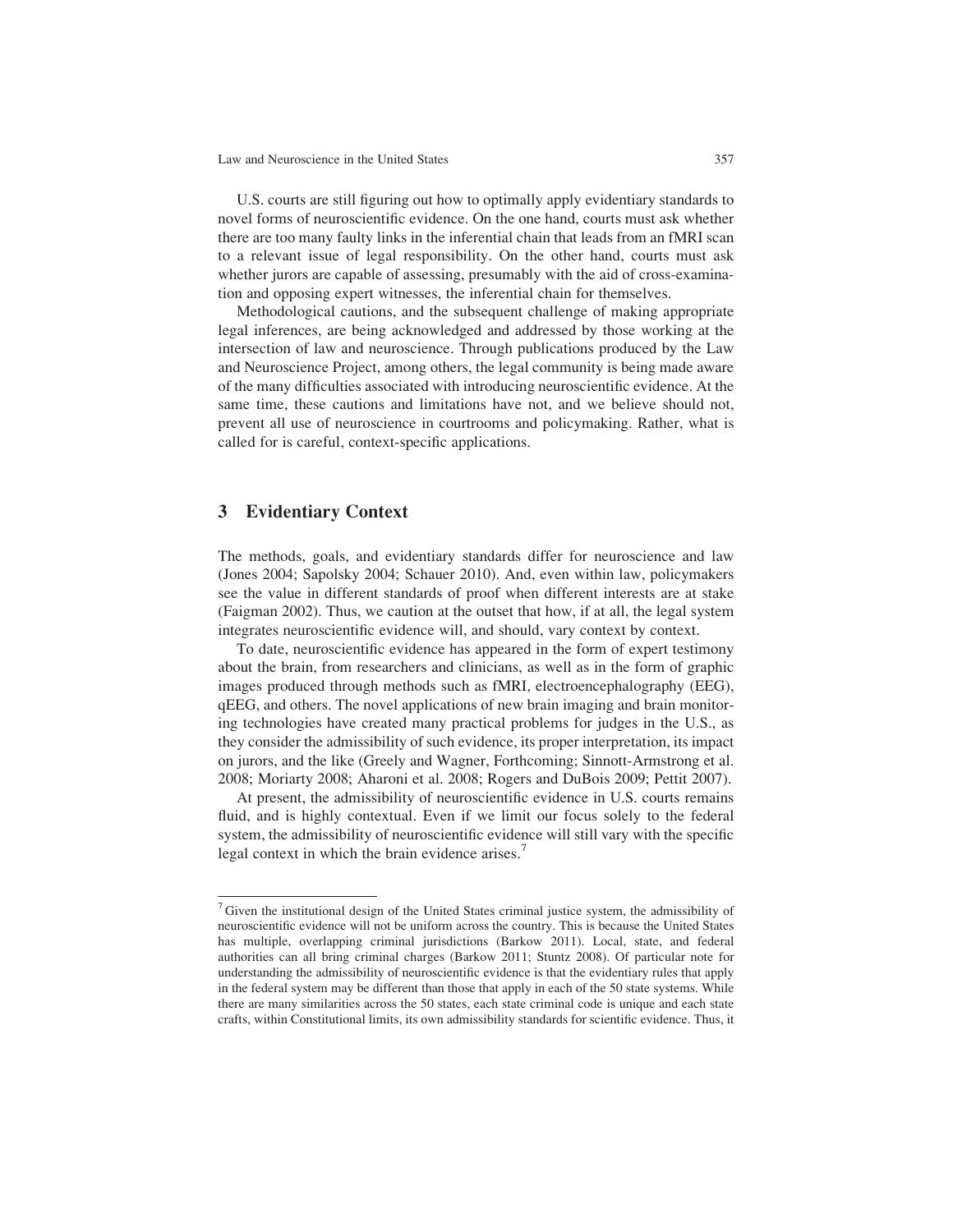In the civil system, for example, neuroscientific evidence might be introduced to help establish liability, such as in the case of a medical malpractice action; to demonstrate a pre-existing condition, such as in the case of a dispute over insurance coverage; or to help estimate damages, such as in the case of a car accident.

In the criminal system, brain evidence may be offered during the liability phase, the sentencing phase, or both. For example, during the liability phase, the defense may offer brain evidence to support an insanity defense, or to defeat the prosecution's claim that the defendant had (and was therefore capable of having) the mental state requisite for conviction, or to provide evidence of truthfulness. During the sentencing phase, brain evidence may be offered to support a mitigated penalty.

At the liability/guilt stage, the admissibility of neuroscientific evidence in the U.S. is governed by rules that are used to assess scientific evidence generally (Faigman et al. 2011).<sup>8</sup> In the federal system, courts primarily apply Federal Rule of Evidence 702 (allowing an expert witness to testify "if (1) the testimony is based upon sufficient facts or data, (2) the testimony is the product of reliable principles and methods, and (3) the witness has applied the principles and methods reliably to the facts of the case"), and Federal Rule of Evidence 403 (allowing for the exclusion of relevant evidence "if its probative value is substantially outweighed by the danger of unfair prejudice, confusion of the issues, or misleading the jury"). Application of Rule 702 is guided by a trilogy of U.S. Supreme Court cases delivered in the 1990s (Saks 2000; Daubert v. Merrell Dow Pharmaceuticals, Inc. 1993; General Electric Co. v. Joiner 1997; Kumho Tire v. Carmichael 1999).<sup>9</sup>

How will U.S. federal courts apply the Daubert standards to neuroscientific evidence? While the answer, as we have stressed, will vary across contexts, we can gain purchase on this question by reviewing the 2010 case United States v. Semrau, in which the first Daubert hearing was held on the admissibility of fMRI liedetection evidence (Shen and Jones  $2011$ ).<sup>10</sup> In Semrau, the federal government charged psychologist Dr. Lorne Semrau with Medicare/Medicaid fraud. Proving fraud required proving that Semrau knowingly violated the law. And Semrau's defense was built, in part, around fMRI scans that allegedly demonstrated he was telling the truth when he claimed (some years after the fact) that even though he had mis-billed for services, he did not knowingly defraud the government.

should be kept in mind that although we discuss (for brevity) only the Federal rules, in practice neuroscientific evidence will be evaluated by many different standards.

<sup>&</sup>lt;sup>8</sup>It is noted by commentators that scientific evidence, such as fMRI, may be offered to prove an "adjudicative fact" (e.g., determining mental capacity or for diagnosing a brain injury), or to prove a "legislative fact" (e.g., that there is a general relationship between exposure to violent video games and aggressive behavior) (Feigenson 2006; Davis 1942).

 $9$  At the state level, some states have adopted the *Daubert* approach; some states still rely primarily on a general acceptance test based on Frye v. United States (1923); and some states have blended the two.

 $10$  Our discussion of the *Semrau* case here is derived, in part, from Shen and Jones (2011).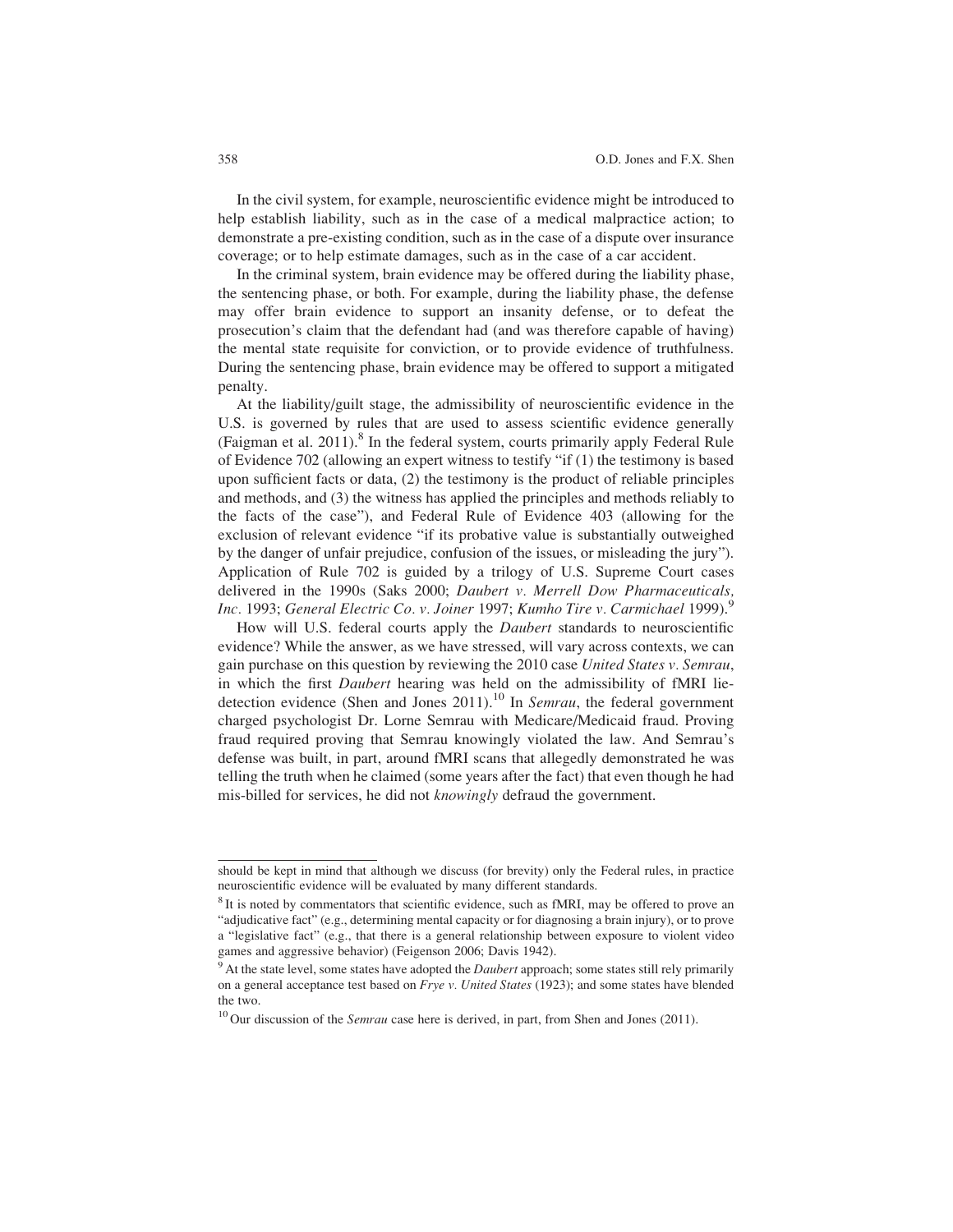In assessing the reliability of the proffered fMRI evidence, the Court's analysis applied the previously mentioned *Daubert* test and considered four, non-exclusive  $factors<sup>11</sup>$ :

- 1. Whether the theory or technique can be tested and has been tested;
- 2. Whether the theory or technique has been subjected to peer review and publication;
- 3. The known or potential rate of error of the method used and the existence and maintenance of standards controlling the technique's operation; and
- 4. Whether the theory or method has been generally accepted by the scientific community.

The judge found that factors 1 and 2 were satisfied, while factors 3 and 4 were not. He therefore concluded that the evidence was not admissible under Rule 702.

While the *Semrau* case is illustrative for how U.S. courts might apply evidentiary standards, the case is not necessarily instructive on the future of fMRI (and related brain) evidence in U.S. courts. To begin with, other types of neuroscientific evidence (e.g., brain scans in civil brain injury cases) are often admitted. Moreover, in Semrau the evidence was offered at the liability/guilt stage, where the Federal Rules and Daubert apply.

In the sentencing phase, however, the evidentiary rules are relaxed and "the court may consider relevant information without regard to its admissibility under the rules of evidence applicable at trial, provided that the information has sufficient indicia of reliability to support its probable accuracy" (Federal Sentencing Guidelines,  $\delta$ 6A1.3. Resolution of Disputed Factors). This difference in evidentiary standards is in part, as we will see in the next section of this chapter, why neuroscientific evidence has featured more prominently in the sentencing rather than liability/guilt phase of criminal trials.

Even at the guilt phase, sufficient progress in the underlying science may allow for admissibility. In *Semrau*, the judge wrote in a footnote that "in the future, should fMRI-based lie detection undergo further testing, development, and peer review, improve upon standards controlling the technique's operation, and gain acceptance by the scientific community for use in the real world, this methodology may be found to be admissible even if the error rate is not able to be quantified in a realworld setting."<sup>12</sup> The future admissibility of fMRI evidence in U.S. courts remains very much an open question.

As the use of brain imaging and brain monitoring techniques grows, so too will Constitutional concerns about their use in the legal system. The ability to image the brain while it is thinking raises new questions about what has been variously

<sup>&</sup>lt;sup>11</sup> In evaluating the admissibility of the evidence, the federal judge performed a two-prong gatekeeping role for expert scientific evidence, first evaluating the reliability and then the relevance of the testimony. Because the Court did not find the proffered testimony in Semrau to be reliable, it did not reach the relevance prong.

 $12$  United States v. Semrau, Report & Recommendation, p. 31 (2010).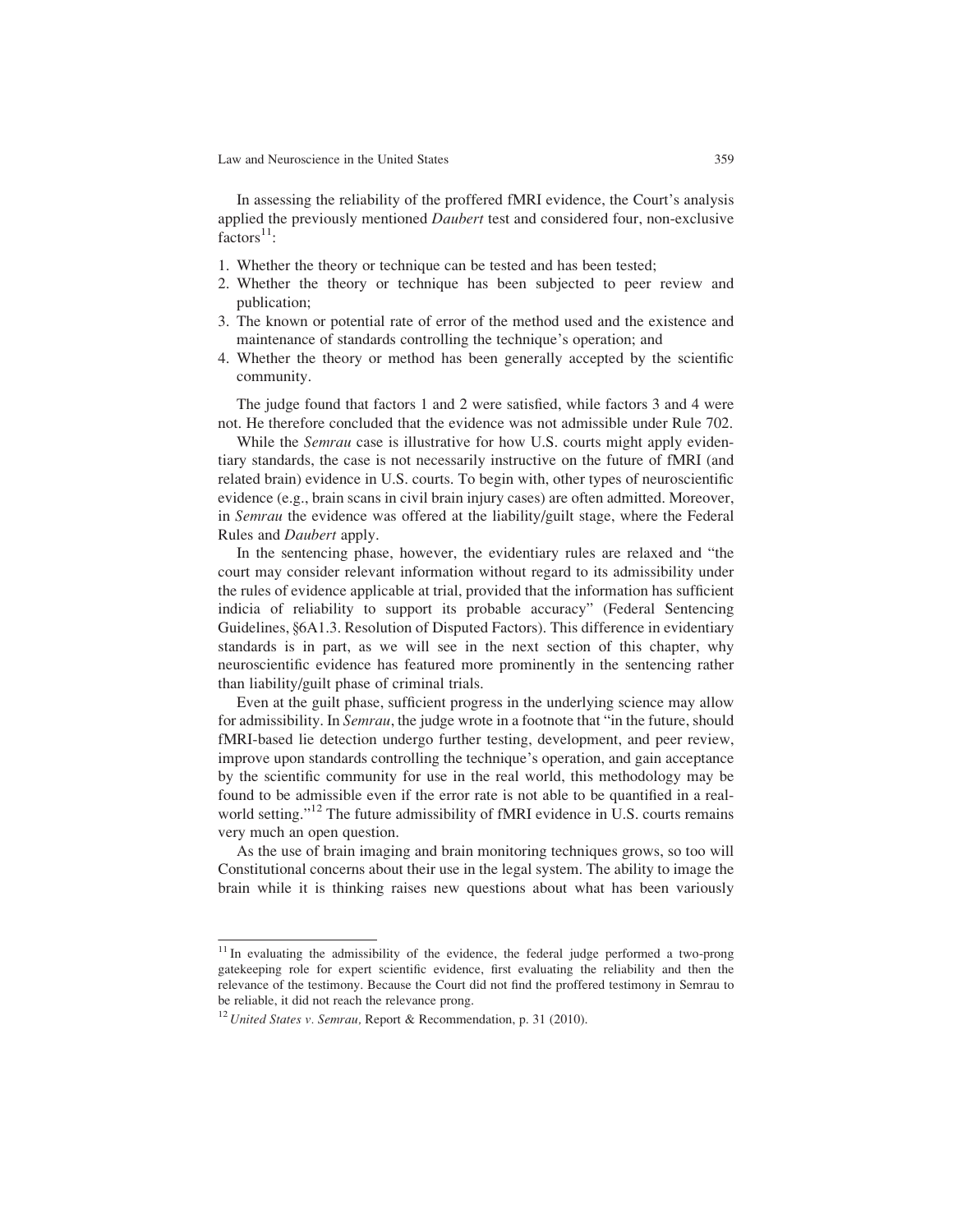described as, "cognitive privacy," "cognitive liberty," and "cognitive freedom" (Blitz 2010; Tovino 2007b; Halliburton 2007). At issue are the protections offered by the U.S. Constitution against state use of brain imaging on an unwilling or unaware citizen (Fox 2009; Greely 2004; Tovino 2005).

One crucial question is whether a brain scan is "testimonial" (e.g., forced confession) or "physical" (e.g., fingerprints, handwriting samples, blood tests) evidence (Fox 2009). The 3-prong test to invoke self-incrimination protections are: (1) compulsion, (2) incrimination, and (3) testimony. The first two prongs presumably would be met by a nonvoluntary brain scan, but whether an fMRI scan is testimonial or physical evidence is not yet resolved, and the characterization determines the legal implications. In addition, 4th Amendment protections against search and seizure, and 5th Amendment protections against compelled testimony may also arise in the context of brain fingerprinting (Halliburton 2007; New 2008; Taylor 2006).

## 4 Neuroscience and Criminal Law

In this section, we very briefly review the role that neuroscientific evidence has played in the U.S. criminal justice system.<sup>13</sup> As earlier, we continue to distinguish between neuroscientific evidence used at the liability/guilt phase and at the sentencing phase. Rarely, it seems, will neuroscientific evidence alone determine culpability. At the sentencing phase, however, neuroscientific evidence is already contributing, and may continue to contribute, to the determination of sentences and treatment.

We also discuss the important implications of neuroscientific evidence for several special populations within the justice system: adolescents, addicts, and trauma victims. For all three populations, there is evidence that – especially at the policy level – the legal system is recognizing that brain differences between these groups and the normal population may recommend differences in sentencing.

#### 4.1 Neuroscience and Culpability

Criminal responsibility in the United States can be summarized in this way:

Crimes are defined by their "elements," which always include a prohibited act and in most cases a mental state, a mens rea, such as intent. The Constitution's Due Process Clause has been construed to require that the prosecution must prove all the elements defining a criminal offense beyond a reasonable doubt. Even if the state can prove all the elements beyond a reasonable doubt, the defendant may avoid criminal liability by establishing an affirmative defense of justification or excuse. (Morse and Hoffman 2007, p. 1074).

<sup>&</sup>lt;sup>13</sup> Because of the United States's federal system, each of the fifty states can, within Constitutional limitations, set its own mens rea requirements. As we did in discussing evidentiary standards, we will focus here solely on the federal system.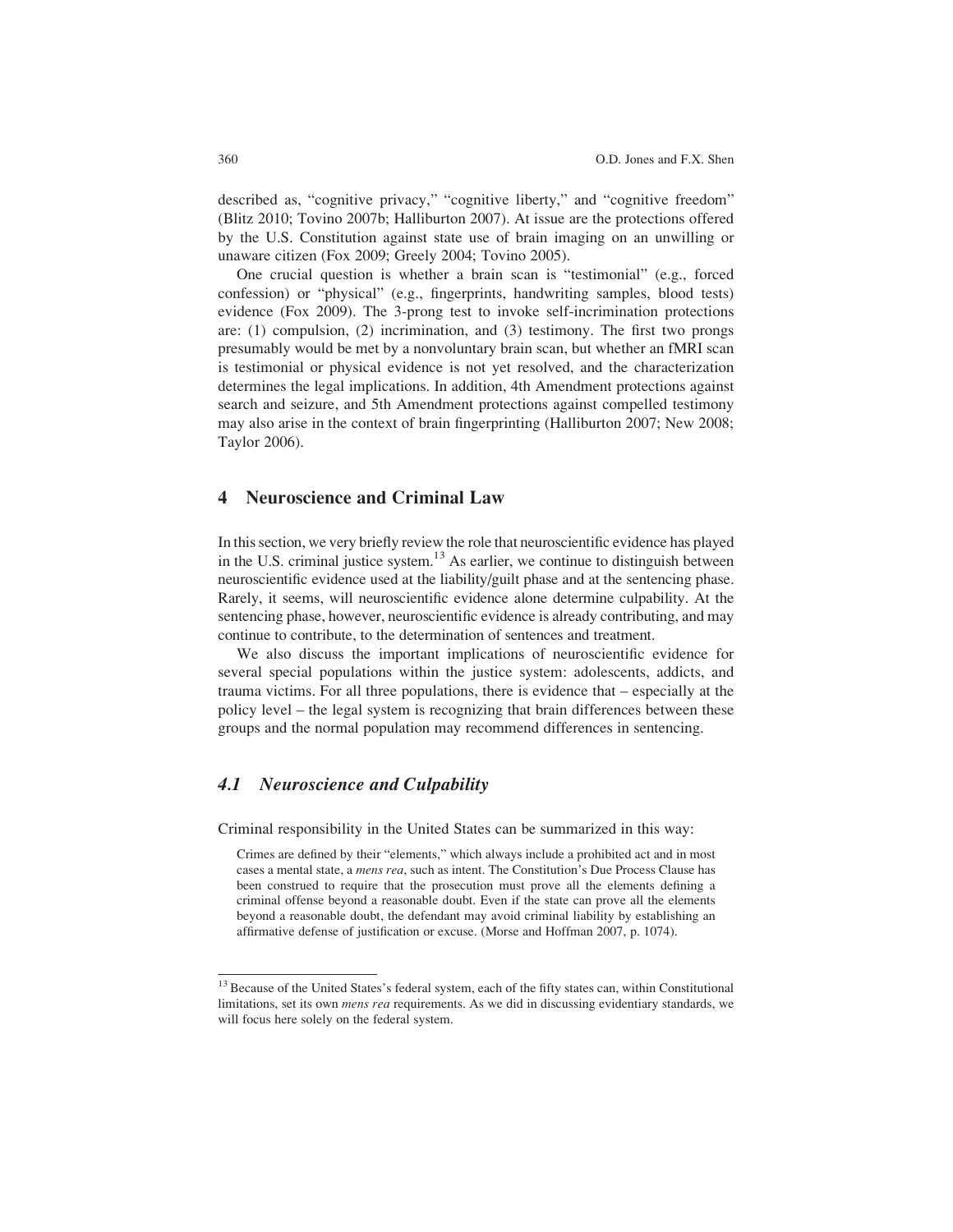Culpability of the accused thus depends, in part, on a determination of his/her mental state at the time of the offense. The phrase "mens rea" ("guilty mind") derives from the Latin phrase "Actus non facit reum nisi rea sit," which means "An act is not guilty unless the mind is guilty." While virtually all crimes require a guilty mind, the type of intent required varies. Some crimes simply require "general intent," while others, either expressly or impliedly, contain a "specific intent" mens rea requirement.

Although as a practical matter it is now extremely rare to succeed with such a defense, one important avenue by which defendants may avoid liability is by proving "legal insanity." One method for assessing sanity, and the test now used by most state and federal courts, is to examine the defendant's "cognitive" ability, at the time of the crime, to know, appreciate, and understand that the conduct he was engaging in was morally or legally wrong. An alternative, now less common, method is to employ a "control" test, asking whether the defendant could control his conduct in conformity with the law. After John Hinckley was acquitted in 1982 by reason of insanity, following his attempted assassination of President Ronald Reagan, the U.S. Congress and most states reacted by eliminating the control test and relying solely on the cognitive test. (Incidentally, Hinckley's defense introduced computed tomography X-ray evidence in support of its claim of Hinckley's brain abnormalities.)

Some have argued that neuroscientific evidence provides reason to push back against this shrinking insanity defense (Sapolsky 2004; Redding 2006). Neuroscientist Robert Sapolsky has provocatively argued that the legal system should, in light of what has been learned about the effects of damage to the prefrontal cortex (PFC), rebut its presumption of responsibility and instead recognize a continua of individual capacity to regulate self-control. Sapolsky (2004, p. 1794) argues that "although it may seem dehumanizing to medicalize people into being broken cars, it can still be vastly more humane than moralizing them into being sinners." Similarly, law professor Richard Redding (2006) has argued for a new neurojurisprudence that would reform the insanity defense in light of neuroscientific findings.

Thus far, these latter policy suggestions regarding the insanity defense have not materialized, and it remains rare for defendants to mount a successful insanity defense. The introduction of neuroscientific evidence seems unlikely to alter this state of affairs. To illustrate, one of the earliest and most prominent cases of brain imaging evidence used at the liability/guilt phase was the 1992 case of Herbert Weinstein. Weinstein strangled his wife and threw her out the window of their apartment in an effort to make the murder look like a suicide (People v. Weinstein 1992; Rojas-Burke 1993). Weinstein admitted to his actions, but mounted an insanity defense that included positron emission tomography (PET) evidence showing the presence of an arachnoid cyst that, Weinstein argued, had impaired his ability to reason (Relkin et al. 1996). Although Weinstein pled out his case, and went on to serve many years in prison, the judge's admission of the PET evidence drew much attention and critique in the legal and scientific communities (Martell 1996; Morse 1996; Weiss 1996; Denno 2002).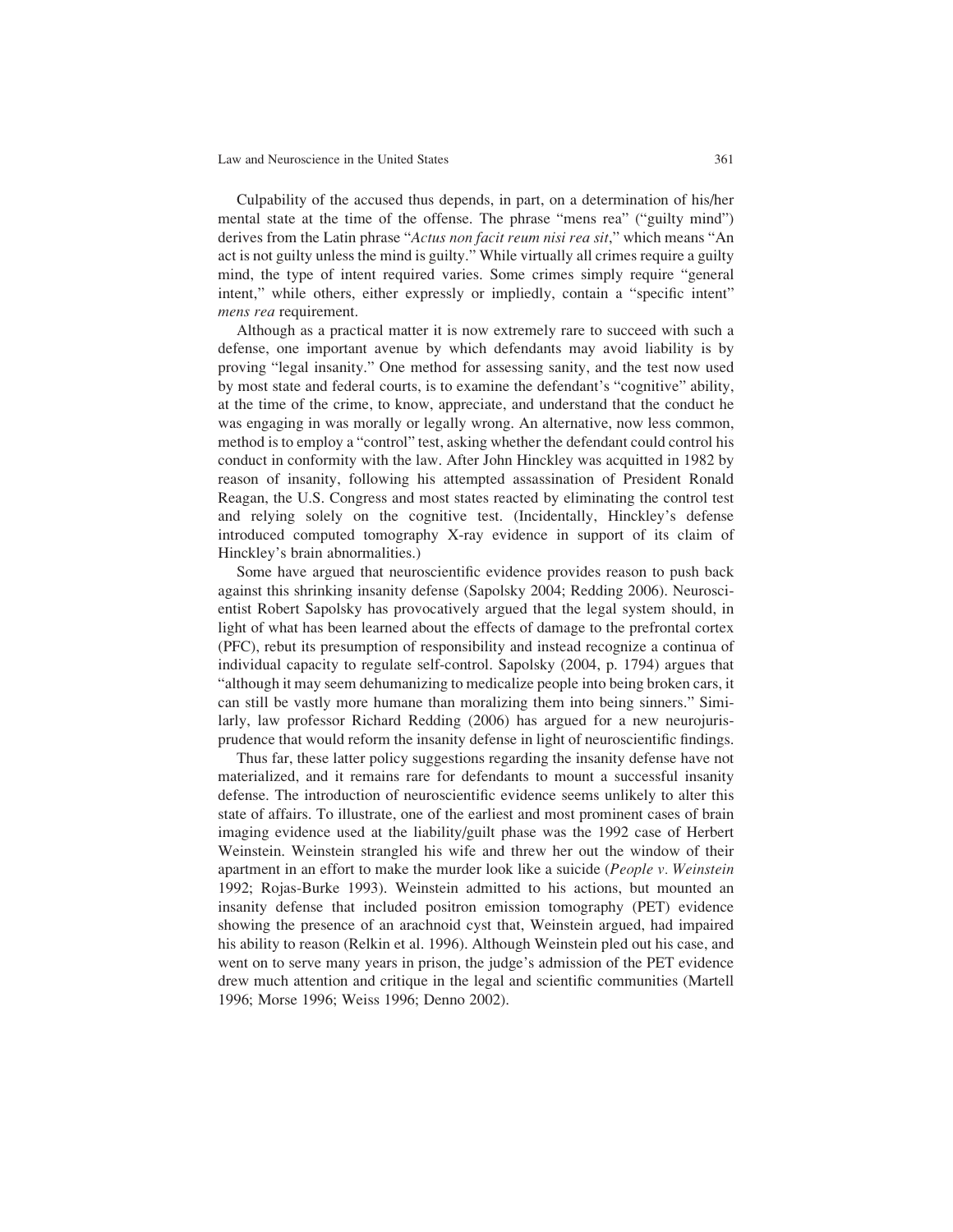The prosecutor in the case predicted that, with Weinstein, "the age of scanning has dawned in our courtrooms. This is not a technological genie we are going to be able to put back in the bottle" (Weiss 1996, p. 202). Nonetheless, in the 20 years since the Weinstein case was decided, neuroimaging evidence has rarely been used successfully by defendants to avoid convictions. This is because, as Stephen Morse (2006) has pointed out, the U.S. legal system establishes criminal responsibility based on behavior, not brain states. Put simply, "brains do not commit crimes; people commit crimes" (Morse 2006, p. 397). In the United States, neuroscientific evidence has thus far been, and most likely will continue to be, only minimally useful in exculpating criminal defendants.

## 4.2 Neuroscience and Sentencing

While the prospects for successful "my brain made me do it" defenses seem slim, neuroscientific evidence is already having a significant mitigating impact in some cases at the sentencing phase. There remains, however, much disagreement over how brain evidence should be interpreted.

We earlier quoted a juror in the *Nelson* case, stating that the qEEG evidence presented was persuasive. But other jurors disagreed. For example, one remarked that "all that testimony, that was a waste of taxpayer money. That's phony. There's nothing wrong with that guy's brain." (Ovalle 2010, p. 1). The net effects of neuroscientific evidence on sentencing decisions remain unknown.

One particularly important sentencing context in which neuroscientific evidence has been used is in death penalty cases. Sentencing procedures for civilian capital cases are governed by federal law and allow the Court to consider both mitigating and aggravating factors. Using neuroscientific evidence in capital sentencing, however, introduces a double-edged sword problem that multiple commentators have recognized (Snead 2007; Farahany and Coleman 2009; Barth 2007). That is, a brain too broken may be simply too dangerous to have at large, even if it is somehow less culpable.

Neuroscientific evidence may also be used in other types of challenges to the death penalty. For instance, Farahany (2009a) argues that when the U.S. Supreme Court outlawed the death penalty for mentally retarded capital offenders (Atkins v. Virginia 2002), the Court created a new type of inequality because it did not protect similarly situated individuals who – by virtue of a traumatic brain injury suffered as an adult – have the same limits in cognitive and behavioral ability as those medically diagnosed as mentally retarded. Thus, Farahany suggests that a challenge may be ripe under the equal protection guarantees of the 14th Amendment of the U.S. Constitution.

One emerging, but not yet fruitful, area in which neuroscience may play a sentencing role is in the assessment of future dangerousness (Nadelhoffer et al. 2010; Beecher-Monas and Garcia-Rill 2003). Neuroscientist Kent Kiehl, with support from the *Law and Neuroscience Project*, is conducting the first study that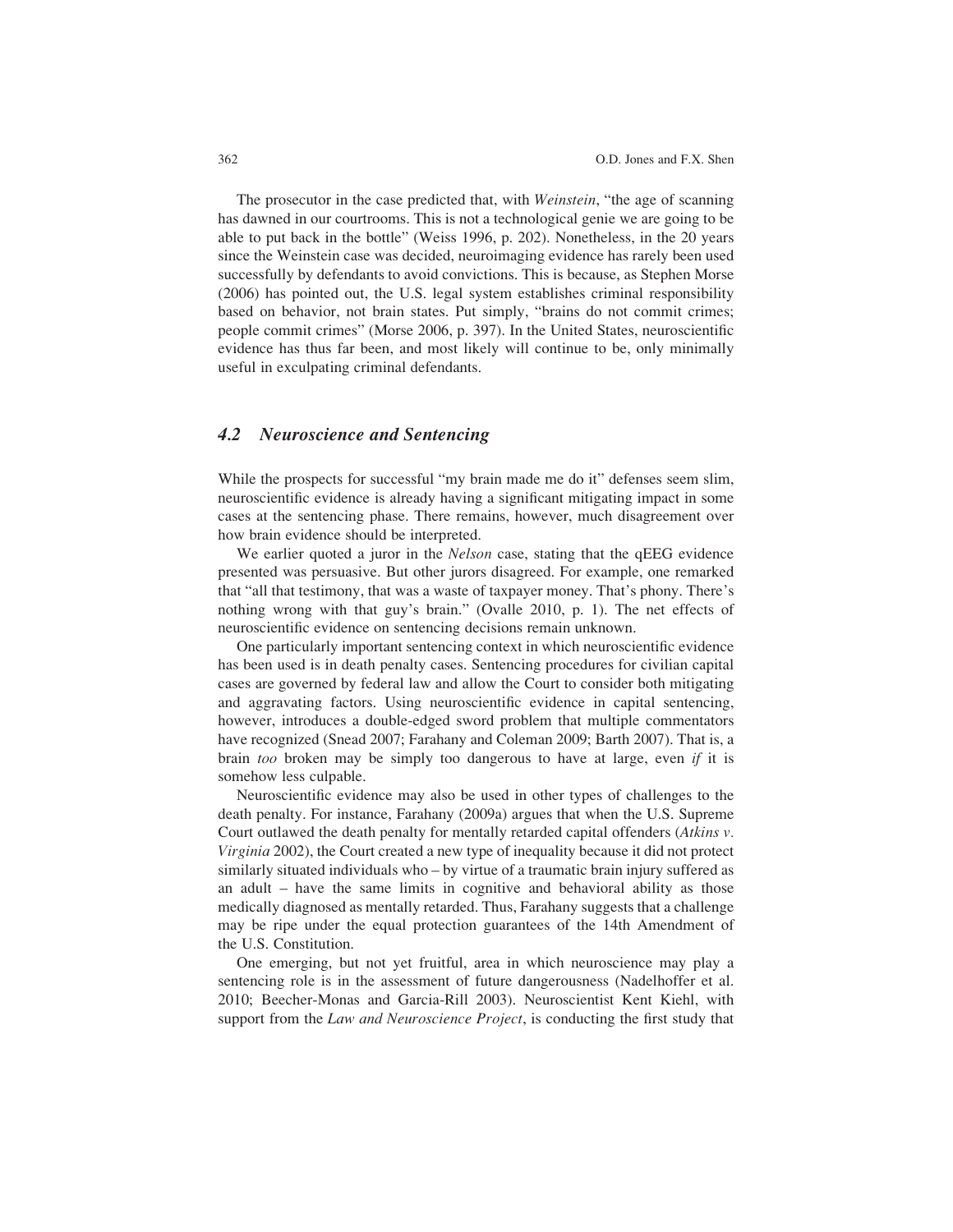may provide traction for brain-based neuroprediction. A number of risk assessment tools, based on a battery of behavioral data, are currently used in the criminal justice system (Monahan 2006). If incorporating brain scan data into these future dangerousness assessments improves the predictive power of actuarial models it may have important implications in at least three sentencing contexts: (a) capital sentencing; (b) civil commitment hearings; and (c) detention hearings for so-called "sexual predators" (Nadelhoffer et al. 2010).

## 4.3 The Adolescent Brain

Roughly a century ago, Progressive Era reformers in the United States created separate juvenile courts in the hopes that such courts would allow for better youth rehabilitation (Scott and Steinberg 2008). Toward the end of the twentieth century, however, in response to growing juvenile crime rates, juvenile courts became more punitive and state legislatures allowed for juveniles to be more readily transferred to the adult system (Id.). Today, both the states and the U.S. Supreme Court are reexamining juvenile justice policies. This is happening at a time when the developmental neuroscience of adolescent behavior is beginning to offer important legally relevant insights (Baird 2009). And neuroscience appears to be playing some modest role in affecting legislative enactment and Supreme Court deliberations (Haider 2006; Scott and Steinberg 2008; Maroney 2010).<sup>14</sup>

Two U.S. Supreme Court cases are most prominently discussed: Roper v. Simmons (2005) and Graham v. Florida (2010). In Roper, the Court, with Justice Kennedy writing for the majority, ruled 5–4 that the 8th and 14th amendments of the Constitution prohibited the death penalty for those who were under 18 years of age when committing a capital crime. In Graham, the Court, with Justice Kennedy again writing for the majority, ruled 6–3 that it is unconstitutional under the 8th and 14th amendments of the Constitution for juveniles to be sentenced to life in prison without parole for nonhomicide crimes.

In both cases, the Court received numerous "amicus briefs." An amicus brief, which gets its name from the Latin *amicus curiae* (meaning "friend of the court"), is a brief submitted to the Court by individuals or organizations who are not parties to the case. In Roper, more than 15 amicus briefs were filed, and more than 20 were filed in Graham. Several of these briefs, including the ones submitted by the

<sup>&</sup>lt;sup>14</sup> More generally, U.S. society is now being exposed to explicitly brain-based advertisements related to the developing brain. An ad created by the All-State Insurance company features an illustrated brain, sitting on a pedestal labeled "16-year-old brain". One area of the brain is missing, and the ad reads: "Why do most 16-year-olds drive like they're missing a part of their brain? Because they are." The ad, which encourages readers to contact their legislators and support Good Driving Laws, is illustrative of the ways by which brain-based evidence may affect society and policymaking even outside of the court system. See: http://www.allstate.com/content/refreshattachments/Brain-Ad.pdf.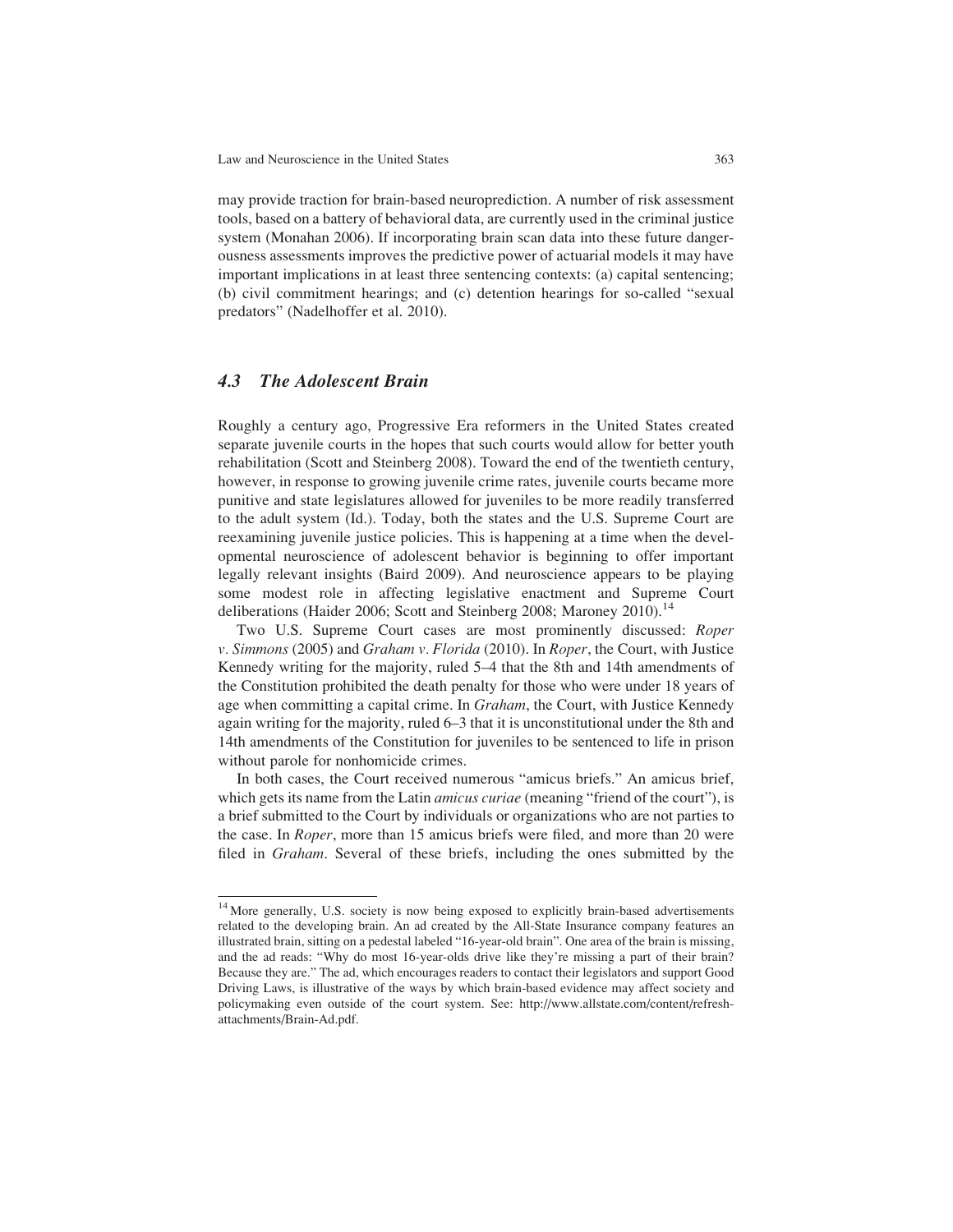American Medical Association and American Psychological Association, touched upon the relevance of neuroscience and psychology research on juveniles.

In *Graham*, both the majority and dissenting opinions discussed, in part, the underlying science of adolescent development. The majority opinion explicitly referred to brain science (Section III.B, p. 17):

No recent data provide reason to reconsider the Court's observations in Roper about the nature of juveniles. As petitioner's amici point out, developments in psychology and brain science continue to show fundamental differences between juvenile and adult minds. For example, parts of the brain involved in behavior control continue to mature through late adolescence. See Brief for American Medical Association et al. as Amici Curiae 16–24; Brief for American Psychological Association et al. as Amici Curiae 22–27.

To be sure, the dissents in Roper and in Graham interpreted the research differently. In Roper, for instance, Justice Scalia dissented that "Given the nuances of scientific methodology and conflicting views, courts—which can only consider the limited evidence on the record before them—are ill equipped to determine which view of science is the right one" and that "At most, these studies conclude that, on average, or in most cases, persons under 18 are unable to take moral responsibility for their actions. Not one of the cited studies opines that all individuals under 18 are unable to appreciate the nature of their crimes."

Scholars continue to actively debate the role that neuroscience research on adolescent brains does, and should, have in these and related cases (Maroney 2010; Morse 2006; Aronson 2007; Aronson 2009; Katner 2006; Gruber and Yurgelun-Todd 2006; Droback 2006). And so, as in other areas of neurolaw, the future of law and the developing brain remains uncertain.

#### 4.4 Addiction, Trauma, and Responsibility

Central to debates about how the criminal justice system should deal with addicted criminals is the extent to which addiction is considered a brain disease (Bonnie 2002). In 1962, the U.S. Supreme Court ruled that a California statute making the status of drug addiction a punishable offense was cruel and unusual punishment under the 8th and 14th Amendments (Robinson v. State of California 1962). In arriving at its decision, the court analogized drug addiction to being mentally ill or having a venereal disease. In 1968, however, the Court ruled that states could punish alcoholics for being drunk in public (Powell v. State of Texas 1968). In general, addiction is not recognized as a valid defense to criminal behavior (Bonnie 2002). At sentencing, however, addiction may play some role in mitigation.

Two competing visions, echoing the debate over the neuroscience of legal responsibility more generally, present themselves in the face of neuroscience research on addiction:

As we learn more about ... the neurobiological substrates that underlie voluntary actions, how will society define the boundaries of personal responsibility in those individuals who have impairments in these brain circuits? ... At present, critics of the medical model of addiction argue that this model removes the responsibility of the addicted individual from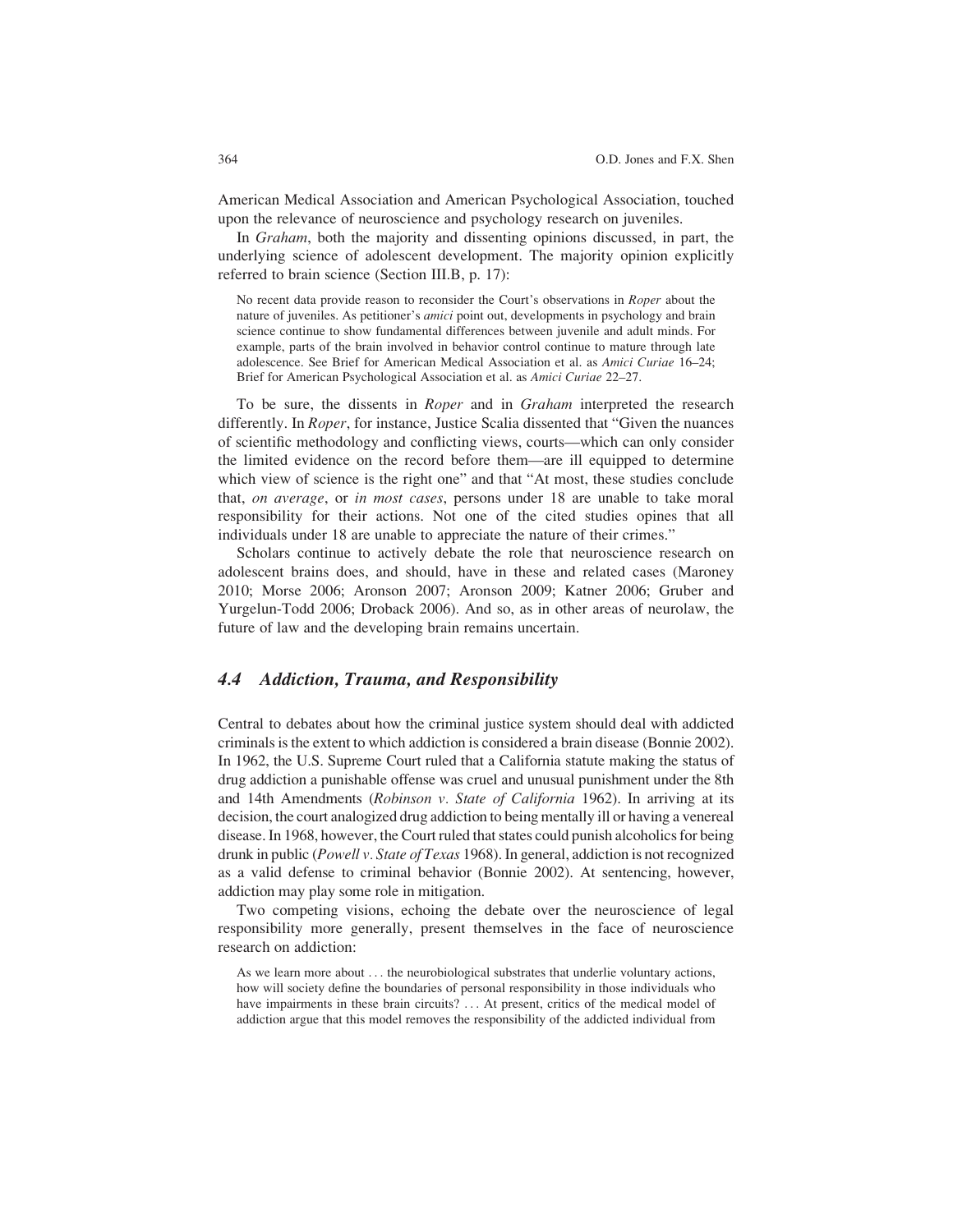Law and Neuroscience in the United States 365

his/her behavior. However, the value of the medical model of addiction as a public policy guide is not to excuse the behavior of the addicted individual, but to provide a framework to understand it and to treat it more effectively (Volkow and Li 2004, p. 969).

Neuroscience, to the extent that it can improve treatment programs, may play an increasing role in specialized U.S. "problem solving" courts, which have emerged in the past two decades, and which now include specialized courts for drug treatment and drug reentry for addicts leaving prison (Hora and Stalcup 2008). As of June 2010, more than 2,500 drug courts were in operation, with at least one in every U.S. state and territory.<sup>15</sup> Addressing addiction in the criminal justice system remains a challenge. Substance-involved inmates accounted for 85% of all incarcerated offenders in federal, state, and local jails in  $2006$ .<sup>16</sup> More than  $20\%$ of inmates for violent crimes were under the influence of alcohol when acting violently; more than 40% of first-time offenders have a drug use history; and more than 80% of those with five or more convictions have a history of drug use.<sup>17</sup>

Against this backdrop, advances in our understanding of the neurobiology of addiction may allow courts, and legal actors throughout the justice system, to improve upon the folk psychological explanations for behavior that, at best, are incomplete and, at worst, are counter to prevailing scientific consensus.

In addition to drug addicts, military veterans have also received special attention in the legal system. Modeled after the drug courts, new courts have been created in some states, over the past 5 years, to determine sentences for combat veterans (Russell 2009; Hawkins Hon 2010). These courts raise questions about how, if at all, wartime trauma – or indeed non-wartime trauma – should factor into criminal responsibility (Hafemeister and Stockey 2010; Meszaros 2011).

## 4.5 Psychopathy

Psychopathy is a personality disorder marked by emotional detachment and antisocial behavior (Weber et al. 2008; Kiehl 2008), and is most frequently diagnosed using the Hare Psychopathy Checklist-Revised (PCL-R). Psychopathy is relevant to law because, while estimated to affect just 1% of the adult male population, it is estimated that psychopaths make up 25% of the adult male prison population (Kiehl 2006). Psychopaths account for a disproportionate percentage of the country's violent crime (Kiehl and Hoffman Forthcoming).

The U.S. legal system does not recognize psychopathy as an excusing condition (Morse 2008a). Moreover, the Model Penal Code, which is influential as a model in most states, though not binding, specifically excludes psychopathy as sufficient for

<sup>15</sup> See: National Association of Drug Court Professionals, http://www.nadcp.org/learn/what-aredrug-courts/history.

<sup>&</sup>lt;sup>16</sup> National Center on Addiction and Substance Abuse at Columbia University (2010). Behind Bars II: Substance Abuse and America's Prison Population. NCJ 230327.

<sup>17</sup> Petersilia (2003), p. 48.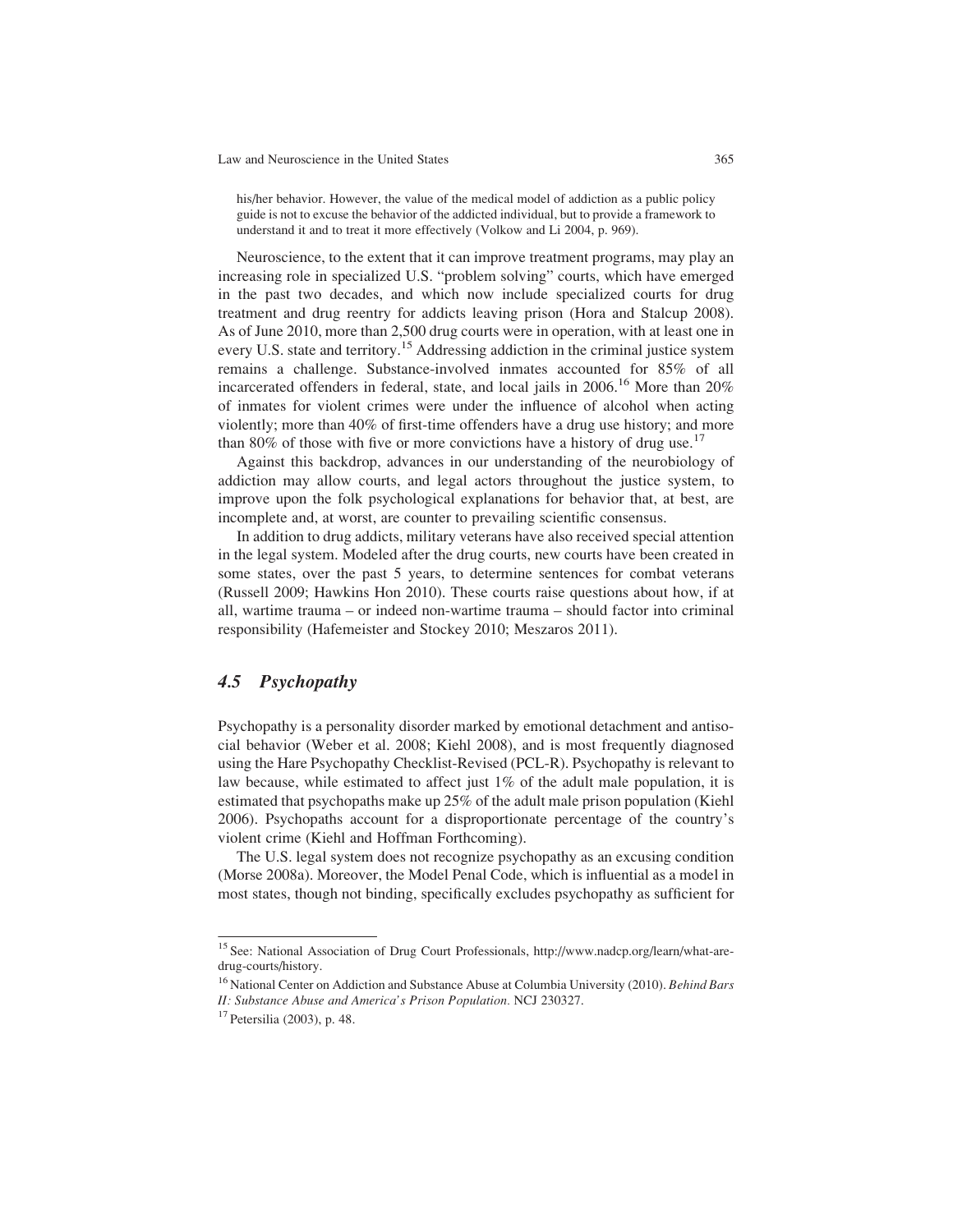establishing an insanity defense. That said, in at least one prominent case (reported in Hughes 2010) brain evidence may have given a jury pause in delivering its sentence to a psychopathic killer.

While legal doctrine may or may not ultimately change in light of neuroscientific studies of psychopathic brains, this will not prevent the parallel development of better treatment programs for psychopathy. It is promising that at least some treatment programs have reported and replicated findings of reduced likelihood of recidivism in a population of violent male adolescents (Caldwell et al. 2006, 2007).

## 5 Neuroscience and Tort Law

Legal scholarship at the intersection of law and neuroscience, with a few notable exceptions (e.g., Kolber 2007; Kolber 2011; Grey 2011; Viens 2007; Shen 2010), has focused primarily on the criminal justice system. There is also good reason, however, to focus on the civil side. In this section, we examine two ways in which neuroscience intersects with important components of tort law: (1) litigation over brain injury, and (2) litigation over emotional harms.

#### 5.1 Brain Injury

Law and the brain sciences have a longstanding, if at times contentious, relationship in civil litigation over brain injuries. Perhaps, the most difficult hurdle to overcome in civil litigation is that of causation (Smith 2009). In order to successfully recover monetary damages, a plaintiff must not only demonstrate an injury, but also that the defendant's actions (or inaction) caused the injury (Young et al. 2006). This is often difficult to do in the case of brain injuries because there is typically no data on the state of the brain prior to an alleged tortious incident. In this way, the causation conundrum is as difficult to resolve as the complex criminal responsibility issues raised earlier.

Despite these challenges, litigation over brain injuries remains common. In recent years, there has been great interest in cases of Traumatic Brain Injury (TBI), and the related mild Traumatic Brain Injury (mTBI). This type of litigation has gained prominence through high-profile investigations into the relationship between concussions and brain damage in American football players (Kluger 2011). Hundreds of individual law suits are already in progress, and the National Football League also faces a class action lawsuit from players who have suffered brain injuries (Schwarz 2010; Borden 2011).

## 5.2 Pain and Emotional Harm

A second part of civil litigation in which neuroscience may increasingly play a role is in the determination and valuation of pain (Viens 2007). The subjectiveness of pain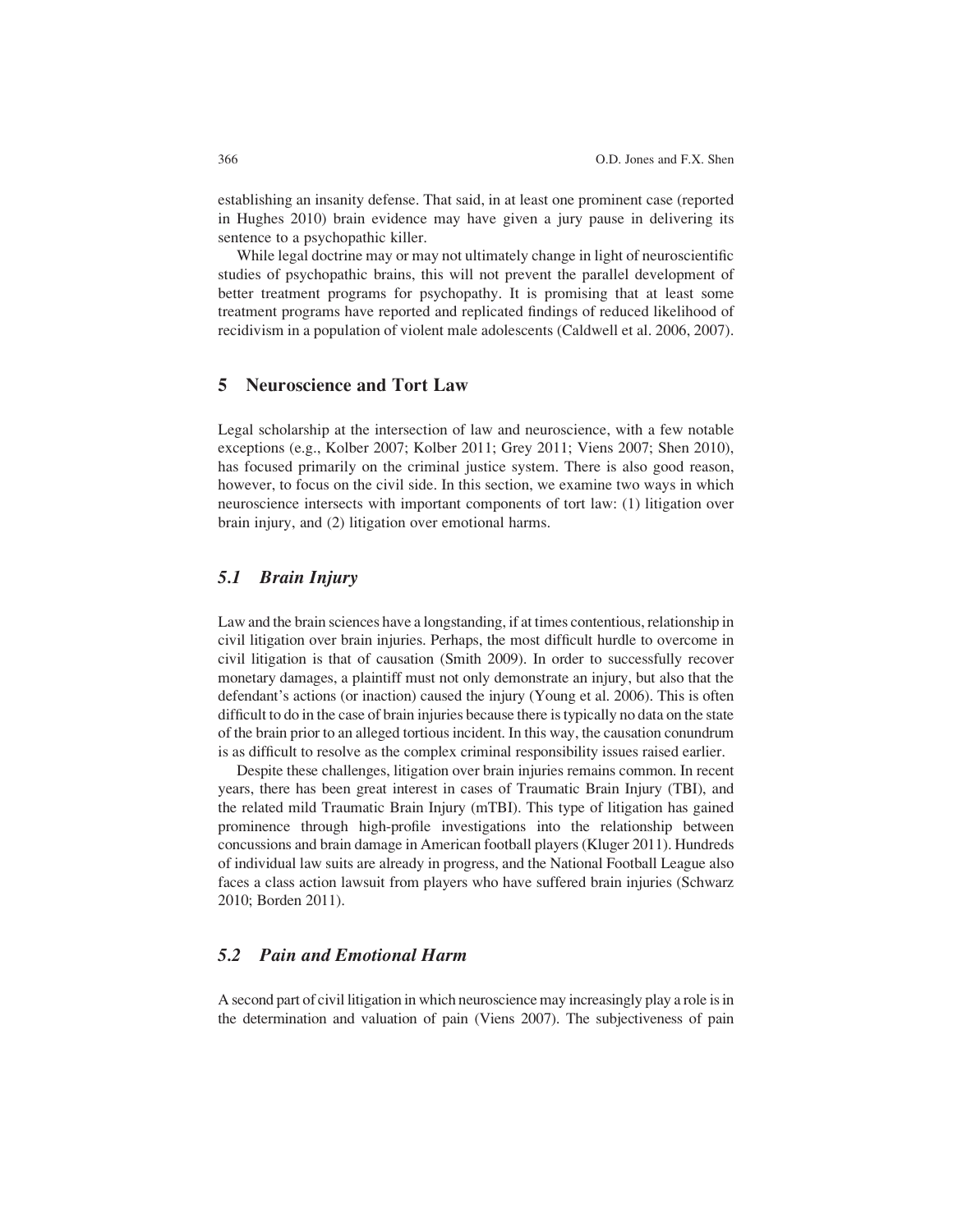makes it difficult for the law to determine (a) who is actually feeling pain (as opposed to simply faking it), and (b) how much pain an individual is experiencing (Kolber 2007). Brain imaging, although it is not yet fully capable of doing so, offers at least the promise of providing more objective measures of pain than are presently available (Id.).

Posttraumatic stress disorder (PTSD) provides a useful illustrative case. It has been observed that "No diagnosis in the history of American psychiatry has had a more dramatic and pervasive impact on law and social justice than PTSD."18 PTSD litigation remains prevalent in the U.S. today. Scientists are beginning to better understand the neural correlates of PTSD, as distinct from other similar mental disorders (Grey 2011). Such advances could, if they materialize as promised, fundamentally change PTSD litigation.

Neuroscience might also change litigation over PTSD, and related mental harms, by changing the way we conceptualize such harms. Traditionally, the U.S. system draws a bright line distinction between "bodily" versus "mental" (i.e., non-bodily) harms (Grey 2011; Shen 2010). But in at least one instance – a case that went up the Michigan state supreme court before settling – neuroscience evidence has been advanced to argue that PTSD is in fact a "bodily" injury (Allen v. Bloomfield Hills School District 2008).

In the Allen case, affidavits submitted to the court on the plaintiff's behalf included neuroscientific evidence, and although the trial court sided with the defense (which argued that proper statutory interpretation did not include PTSD as bodily), the Appellate Court ruled in favor of Allen, reasoning that: "The brain is a part of the human body, so 'harm or damage done or sustained' is injury to the brain and within the common meaning of 'bodily injury' ...plaintiff presented objective medical evidence that a mental or emotional trauma can indeed result in physical changes to the brain."<sup>19</sup> The ruling has no precedential weight, but is a stark reminder of the breadth of neuroscience and law litigation that we may see in the coming years.

# 6 Special Topics

#### 6.1 Lie Detection

Despite the fact that its short-term prospects for admissibility are dim, and its scientific validity remains in doubt, neuroscience-based lie detection has received considerable attention in both scientific and legal outlets (Wagner 2010; Ganis and Keenan 2009; Bizzi et al. 2009; Schauer 2010; Shen and Jones 2011; Appelbaum 2007; Sip et al. 2007; Wolpe et al. 2005; Greely and Illes 2007; Simpson 2008; Moriarty 2009; Alexander 2006; Stoller and Wolpe 2007).

<sup>18</sup> Stone (1993), p. 23.

 $19$  Allen v. Bloomfield Hills (2008), p. 57.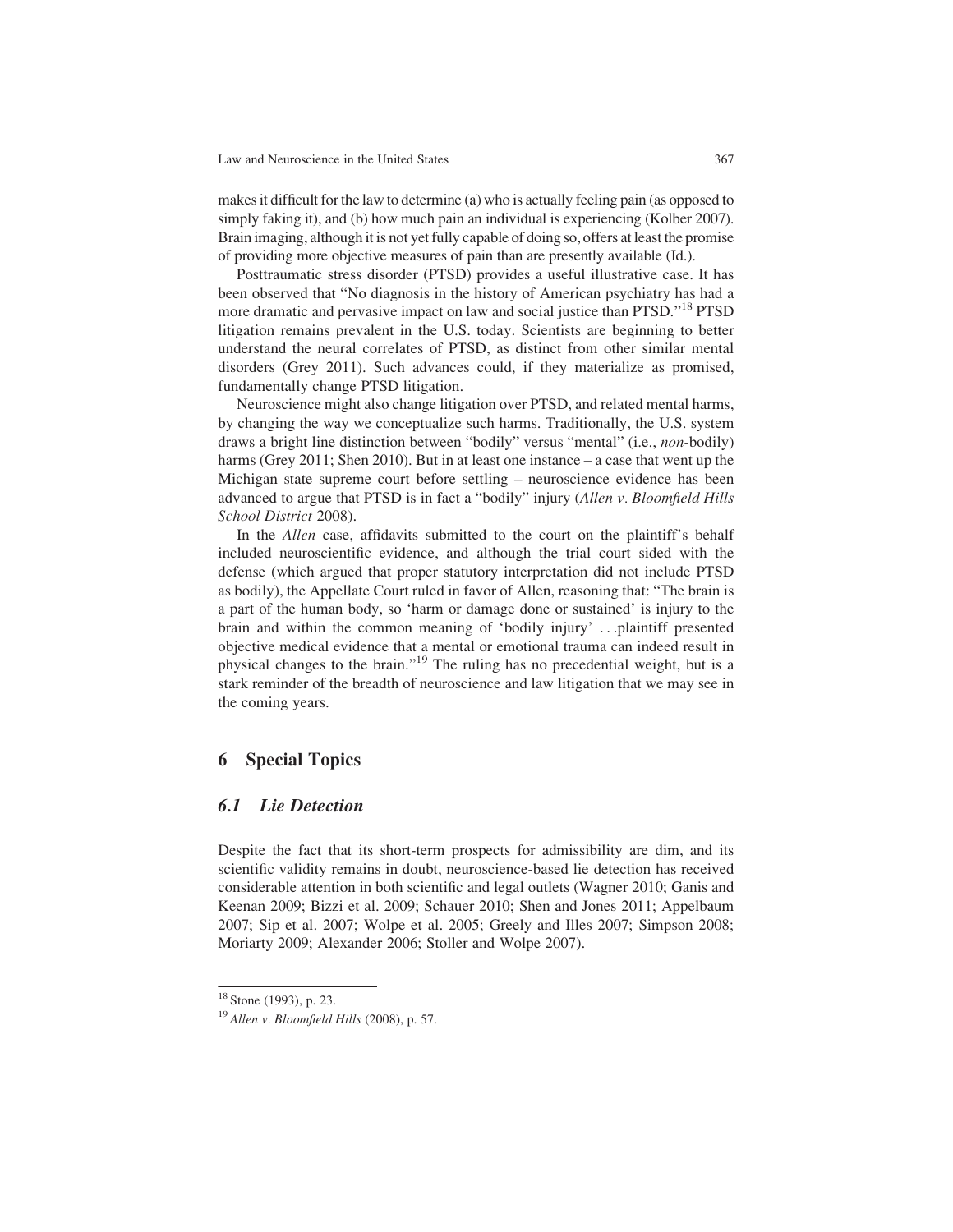At present, there is a consensus in U.S. scientific circles that brain-based lie detection is not ready for legal use. As neuroscientist Anthony Wagner (2010, p. 14) concluded, in a comprehensive 2010 review of the literature, "there are no relevant published data that unambiguously answer whether fMRI-based neuroscience methods can detect lies at the individual-subject level."

Despite the scientific limitations, there are still several instances in which fMRI and EEG-based lie detection evidence have been proffered in U.S. courts. In 2003, an Iowa state court admitted EEG-based "brain fingerprinting" lie-detection evidence (Harrington v. State 2003; see Greely and Illes 2007, p. 387–388). The neuroscientific testimony was not considered directly on appeal in the Harrington case, but the case nonetheless drew national attention for the very fact that such evidence had been admitted.

In *Wilson v. Corestaff* (2010), a plaintiff in a New York state court sought an evidentiary hearing on the admissibility of fMRI lie-detection evidence to bolster the credibility of a key witness. The judge found that "since credibility is a matter solely for the jury and is clearly within the ken of the jury ... no other inquiry is required." Such a response is consistent with a U.S. Supreme Court decision in which Justice Clarence Thomas wrote that "a fundamental premise of our criminal trial system is that 'the jury is the lie detector'" (United States v. Scheffer 1998, p. 313).

When courts encounter neuroscience-based lie-detection evidence in the future, they are likely to arrive, as the court did in Semrau (discussed earlier, in Section 2) at the question of whether novel neuroscientific-based lie-detection technologies are analogous to, or distinguishable from, their polygraph predecessors. Although the polygraph is routinely used in police investigations and in employee screening in some federal agencies (National Research Council 2003), the polygraph is almost uniformly inadmissible in state and federal courts (Greely and Illes 2007). Proponents argue that fMRI is a reliable proxy of brain activity and is not readily susceptible to effective counter measures. Opponents contend that fMRI lie detection is just as unreliable as the polygraph, and therefore should be excluded from evidence.

The future of neuroscientific lie detection will hinge not only on legal analogy, of course, but also on scientific progress. In addition to two private U.S. firms – No Lie MRI and Cephos Corporation – scholars are working on novel neuroscientific approaches to detecting deception. Greene and Paxton (2009), for instance, devised an experimental protocol that did not rely, as previous experiments had, on an instructed lie.

#### 6.2 Memory

Neuroscience and psychology have taught us much about how human memory systems function (Milner et al. 1998; Squire 2004). Memory researchers have pointed out the deficiencies and complexity of human memory (see, e.g. Schacter 2002; Schacter and Slotnick 2004). We know, for instance, that we are susceptible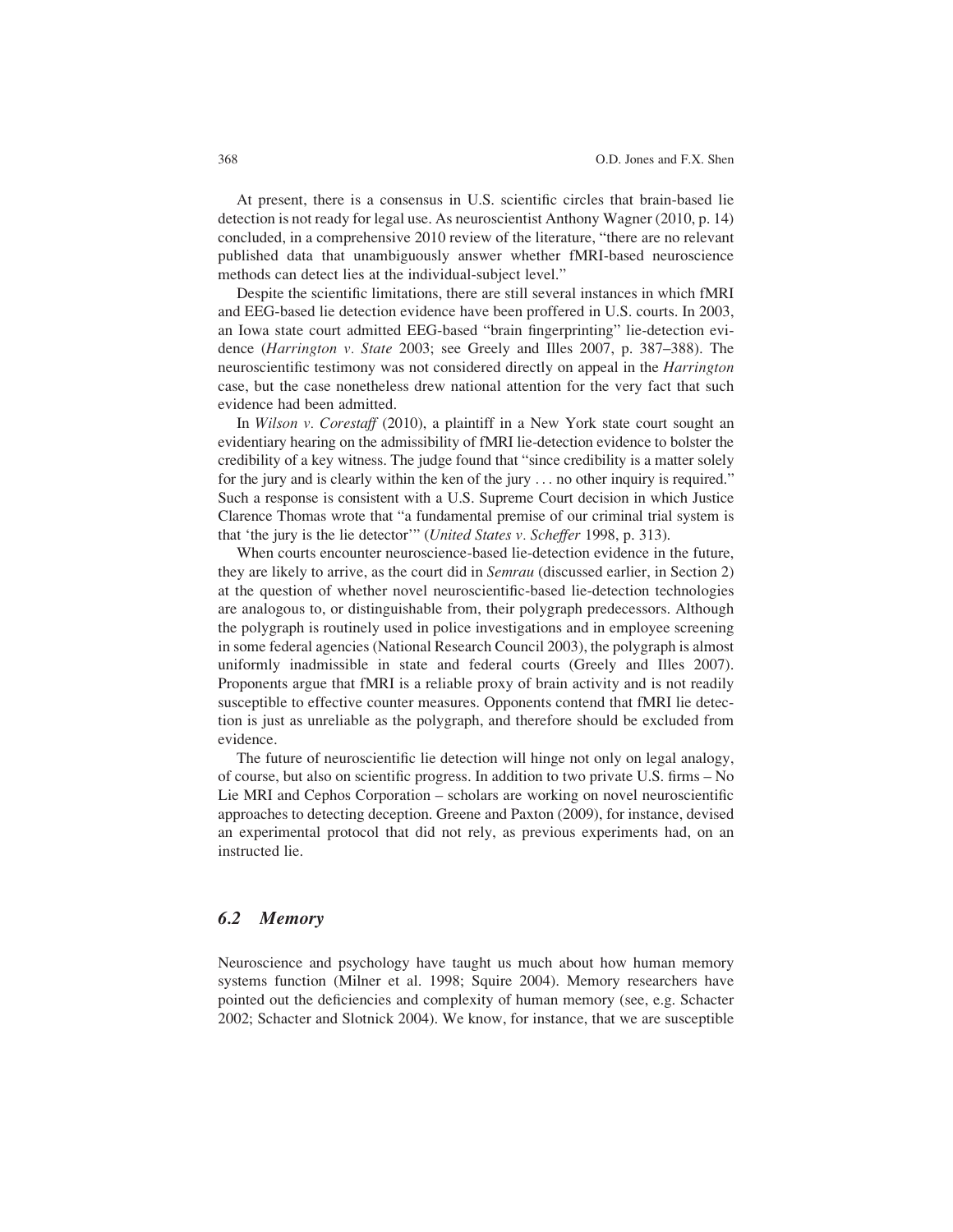to false memories (Loftus 2005; Bernstein and Loftus 2009); that we forget much of what we experience (Wixted 2004); that emotional state affects the quality of our memories (Phelps 2004); and that our personal experience can affect how we remember an event (Sharot et al. 2007; Kensinger and Schacter 2006).

At the same time, we know that memory and law are intimately intertwined. From police lineups and questioning of suspects at the start of a case, to eye witness testimony and jury recollection of trial material at the end of a case, memory is implicated at every stage of legal proceedings. Courts, then, are faced with an intractable problem: human memory is flawed, yet adjudication by nature must typically rely on it.<sup>20</sup> What are courts to do? And can neuroscience help?

Neuroscience research on memory, over and above the general increase in knowledge it offers the legal system, may one day generate tools for courts to distinguish between real and false memories. For instance, work underway in the laboratory of neuroscientist Anthony Wagner is making progress on the detection of real-world, autobiographical memories (Rissman et al. 2010).

Memory detection using neuroscientific tools also raises new constitutional and ethical considerations (Fox 2008; Kolber 2006). For instance, how strong are our rights to privacy with regard to our memories? What constitutional protections exist to prevent the state from taking a "fingerprint" of one's brain? In what contexts should individuals be allowed, or ever forced, to alter (as through existing memoryaltering drugs, for instance) their memories? Questions such as these were debated by the President's Council on Bioethics (2003) and continue to be an active topic for debate.

#### 6.3 Legal Decision-Making

The cognitive shortcoming of participants in the legal system has been well researched (see, e.g., Simon 2011). Cognitive neuroscience builds upon this psychology literature to provide us with new insights into the processes by which judges, jurors, and attorneys arrive at the decisions they make (Knabb et al. 2009; Goodenough 2001). Neuroscience research on moral and legal decision-making has begun uncovering the neural correlates of a number of important aspects of legal decision-making (e.g., Young et al. 2010; Koenigs et al. 2007; Schleim et al. 2010; Borg et. al. 2006; Buckholtz et al. 2008), such as the brain activity underlying the decisions of whether to punish someone and, if so, how much (Buckholtz et al. 2008).

<sup>&</sup>lt;sup>20</sup> One option, often rejected by courts, is to allow an expert witness to testify to the limitations of memory. In rejecting this option, courts may point out that it is the purpose of the jury to make its own estimation of the reliability of the witness' memory (United States v. Rodriguez-Berrios 2009).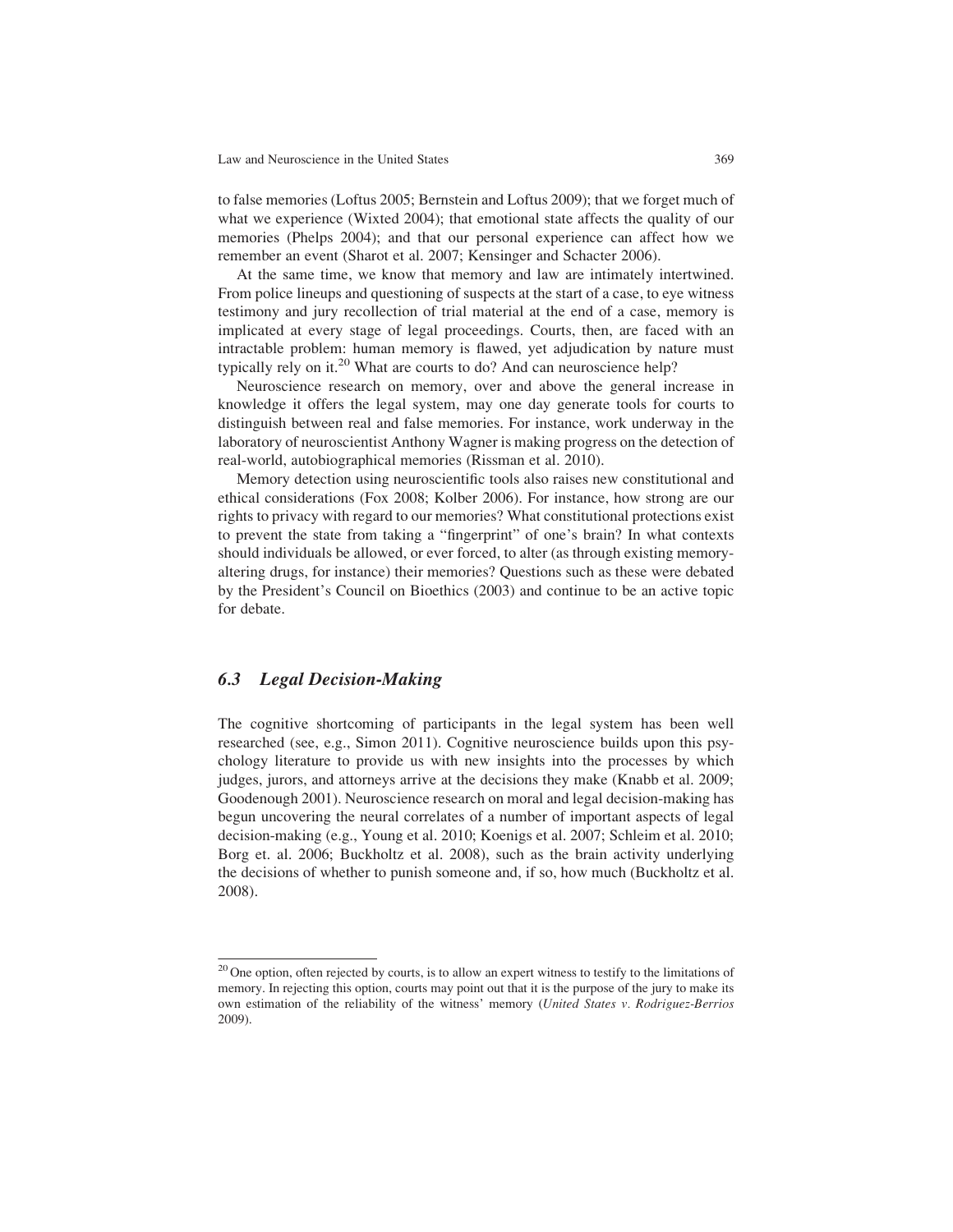In addition to these neuroimaging studies, a growing body of psychology and neuroscience research suggests that, when making moral judgments, we are guided by our automatic, evolved emotional responses (Greene and Haidt 2002; Haidt 2001). Numerous scholars are therefore exploring how emotions, across a variety of legal contexts, affect moral and legal reasoning (Salerno and Bottoms 2009; Kahan 2008; Posner 2000; Maroney 2006; Jones 1999; Abrams and Keren 2010; Weinstein and Weinstein 2005; Berman 2008).

It is also important to consider the effects of neuroscientific evidence on juror decision-making. While some early empirical work suggested that the "seductive allure" of brain images would unduly persuade jurors (Weisberg et al. 2008; McCabe and Castel 2008), a more recent and much more robust set of studies suggests just the opposite: relative to other scientific evidence that would be admitted in its place, this research suggests that there is no significant relationship between the introduction of brain imaging evidence, per se, and punishment or blame outcomes (Schweitzer et al 2011; Schweitzer and Saks 2011). Other studies find that the effects of fMRI lie detection evidence may be nullified by crossexamination (McCabe et al 2011).

#### 7 Conclusion

Neuroscientific evidence is increasingly reaching U.S. courtrooms in a number of legal contexts, and this trend is likely to continue for the foreseeable future. The emerging field of law and neuroscience is being built on a foundation joining: (a) rapidly developing technologies and techniques of neuroscience; (b) quickly expanding legal scholarship on implications of neuroscience; and (c) (more recently) neuroscientific research designed specifically to explore legally relevant topics. With the institutional support of many of the country's top research universities, as well as the support of the MacArthur Foundation, among other private foundations and public funding agencies, the U.S. is well positioned to continue contributing to international developments in neurolaw.

In this chapter, we have provided a very brief overview of neurolaw developments in the United States. We did not, of course, reach every facet. And topics omitted here include implications of neuroscience for determinations of brain death, mental health law, intellectual property, consumer law, and employment law (Tovino 2007a), as well as issues surrounding appropriate regulation of neuroimaging for legal and national security purposes (Kulynych 2007; Marks 2007). We are also unable to do justice, in these brief pages, to numerous ethical questions that neurolaw can raise (see, e.g. Illes and Sahakian 2011, Illes 2003; Illes 2006; Farah 2005; Moreno 2003; Roskies 2002; Gillet 2009; Greely 2006), such as those related to the possibility of medical findings incidental to research purposes (Wolf et al. 2008; Richardson 2008; Miller et al. 2008), or those sparked by the possibility of cognitive neuro-enhancement (Farah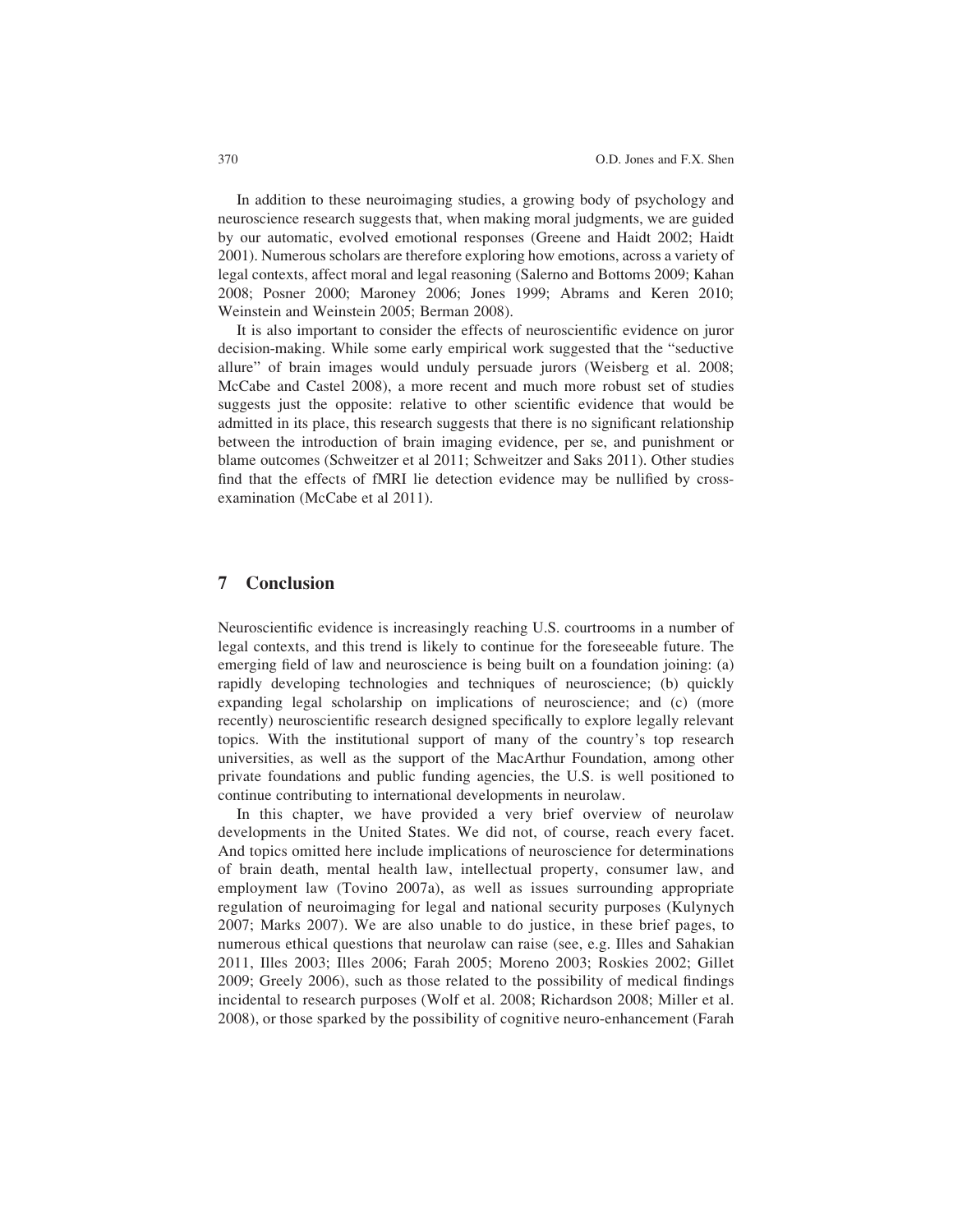et al. 2004; Greely et al. 2008). Nonetheless, and in summary, several factors are likely to lead to the continued growth of law and neuroscience in the U.S.

First, legal scholars are demonstrating great interest in expanding the dialogue between law and neuroscience. Evidence from the Law and Neuroscience Bibliography suggests that there has been incredibly strong growth in 2008 and 2009 in the annual number of articles published per year on law and neuroscience.<sup>21</sup> The 127 publications in 2009 represents a 300% increase over the number published just 5 years earlier, and represents a 2,000% increase over the number published a decade before. Related scholarly communities, such as the Society for Evolutionary Analysis in Law, are similarly strengthening ties between the legal and scientific communities. $22$  These trends suggest that future years will bring continued expansion of interdisciplinary scholarly collaboration.

Second, a practical constraint thus far to expanded use of neuroscientific evidence is the prohibitive costs of brain scanning. To the extent that the costs of fMRI and other neuroscientific technologies drop significantly in the coming years, as brain scanning facilities continue quick proliferation, resource limitations will decline as a barrier to entry – both for researchers and for litigants.

Third, practicing lawyers have also shown increasing interest in improving their professional skills through advances in the mind sciences. Books have been published for a practitioner audience (see, e.g., Sousa 2009; Uttal 2008), and Continuing Legal Education classes have been offered as well. Some of these works are optimistic about prospects for legal applications; others sound cautionary notes. Together, they are continuing to capture the attention of key segments of the practicing bar.

If, as we anticipate, the field of law and neuroscience expands, it will require new training for judges. Already a significant number of judges in the United States are being introduced to neuroscience. Since 2007, for instance, the Law and Neuroscience Project has partnered with the Gruter Institute for Law and Behavioral Research, the Federal Judicial Center (FJC) and the National Judicial College (NJC) to sponsor major conferences for hundreds of U.S. judges. (The FJC is the research and education agency of the U.S. federal judicial system; The NJC offers an average of 90 courses annually with more than 2,000 judges enrolling from all 50 states.) And the American Association for the Advancement of Science (AAAS) has also sponsored numerous programs for judges. The topics covered at the conferences included, among other things, an introduction to neuroscience; presentations on frontal lobe function including decision-making, behavioral control, and counter-factual thinking; and presentations on measuring individual variation and subjective states including lie detection, pain assessment, and punishment. The indirect effects of these efforts are much larger, as judges who attend the conferences share information with their colleagues on the bench.

<sup>21</sup> The bibliography is available online at: http://www.lawneuro.org.

 $22$  For more information on the Society for Evolutionary Analysis in Law (SEAL), see: http:// www.sealsite.org.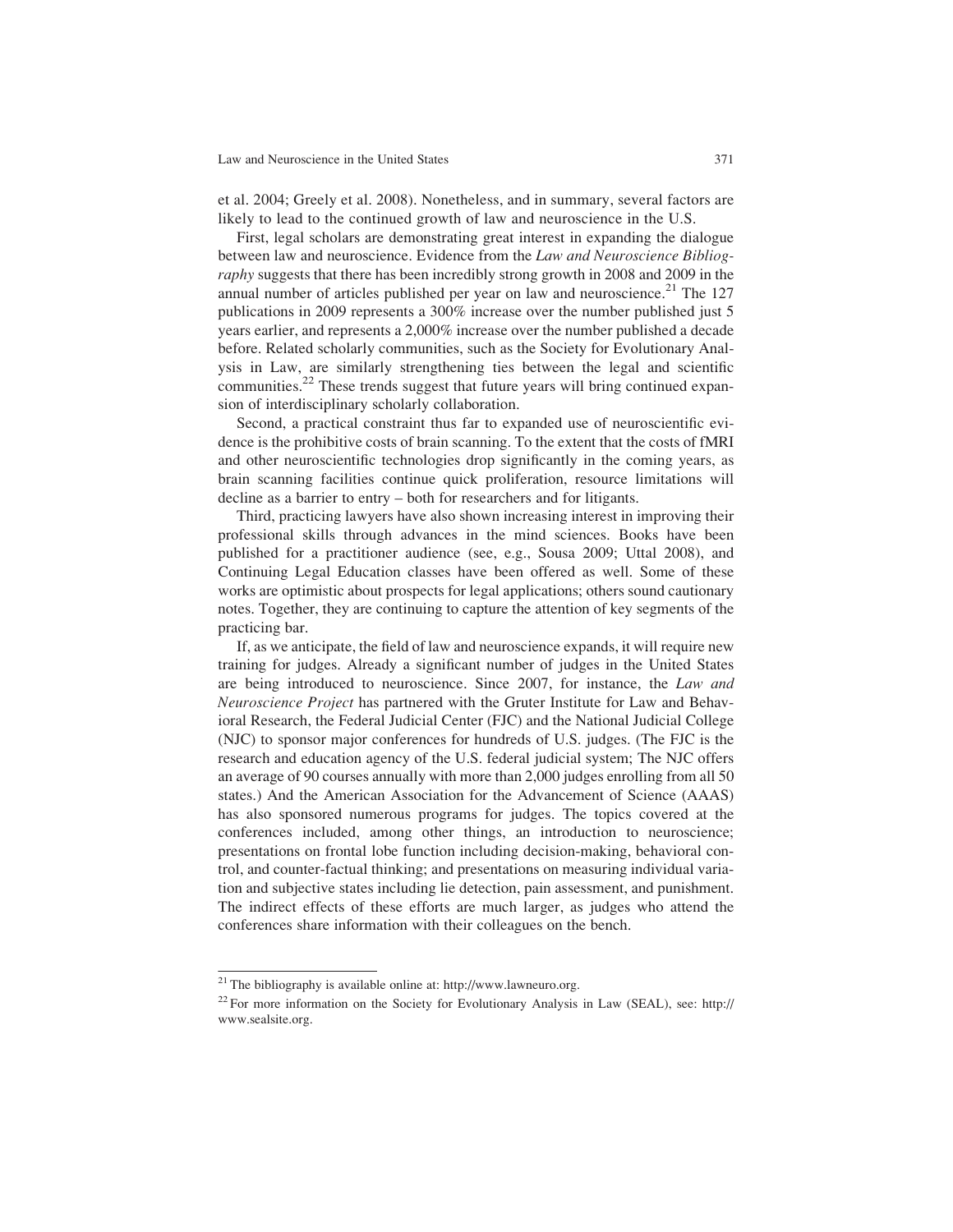U.S. legislators too may play an important role in shaping the future of neurolaw. Some state legislators have already held committee hearings about neuroscience findings. And in the case of early-childhood legislation, for example, Washington State legislator Ruth Kagi (D-WA) credited neuroscience for finally allowing her bills on the issue (which she had been proposing for nearly a decade) to pass. Representative Kagi noted in a 2007 speech that after hearing neuroscientific testimony, a political opponent, "who had stopped every piece of early childhood legislation in the past 5 years, came up to me and said, '*I get it.*'<sup>23</sup> In addition, a New York state legislator in 2009 proposed a bill that would make certain MRI scans inadmissible in criminal proceedings.

As judges, lawyers, legislators, legal scholars and the public become more acquainted with neuroscientific evidence, and as neuroscience continues to produce more legally relevant findings, it is likely that we will see continued expansion of law and neuroscience in the United States.

#### References

- Abrams K, Keren H (2010) Who's afraid of law and the emotions? Minn Law Rev 94:1997–2074 Aharoni E, Funk C, Sinnott-Armstrong W, Gazzaniga M (2008) Can neurological evidence help
- courts assess criminal responsibility? Lessons from law and neuroscience. Ann NY Acad Sci 1124:145–160
- Alexander A (2006) Functional magnetic resonance imaging lie detection: is a "brainstorm" heading toward the "gatekeeper"? Houston J Health Law Pol 7:1–56
- Allen v. Bloomfield Hills School District (2008) 281 Mich App 49; 760 N.W.2d 811
- Annas GJ (2007) Foreword: imagining a new era of neuroimaging, neuroethics, and neurolaw. Am J Law Med 33:163–170
- Appelbaum PS (2007) The new lie detectors: neuroscience, deception, and the courts. Psychiatr Serv 58:460–462
- Aronson JD (2007) Brain imaging, culpability and the juvenile death penalty. Psychol Pub Pol Law 13:115–142

- Aronson JD (2010) The law's use of brain evidence. Annu Rev Law Soc Sci 6:93–108
- Arrigo BA (2007) Punishment, freedom, and the culture of control: the case of brain imaging and the law. Am J Law Med 33:457–482

Atkins v. Virginia (2002) 536 U.S. 304

- Baird AA (2009) The developmental neuroscience of criminal behavior. In: Farahany NA (ed) The impact of behavioral sciences on criminal law. Oxford University Press, New York, p. 81–123
- Barkow RE (2011) Federalism and criminal law: what the feds can learn from the states. Mich Law Rev 109:519–580
- Barth AS (2007) A double-edged sword: the role of neuroimaging in federal capital sentencing. Am J Law Med 33:501–522

Aronson JD (2009) Neuroscience and juvenile justice. Akron Law Rev 42:917–930

Baskin JH, Edersheim JG, Price BH (2007) Is a picture worth a thousand words? Neuroimaging in the courtroom. Am J Law Med 33:239–269

<sup>23</sup> Emphasis added. Quoted in: Gehrman (2007).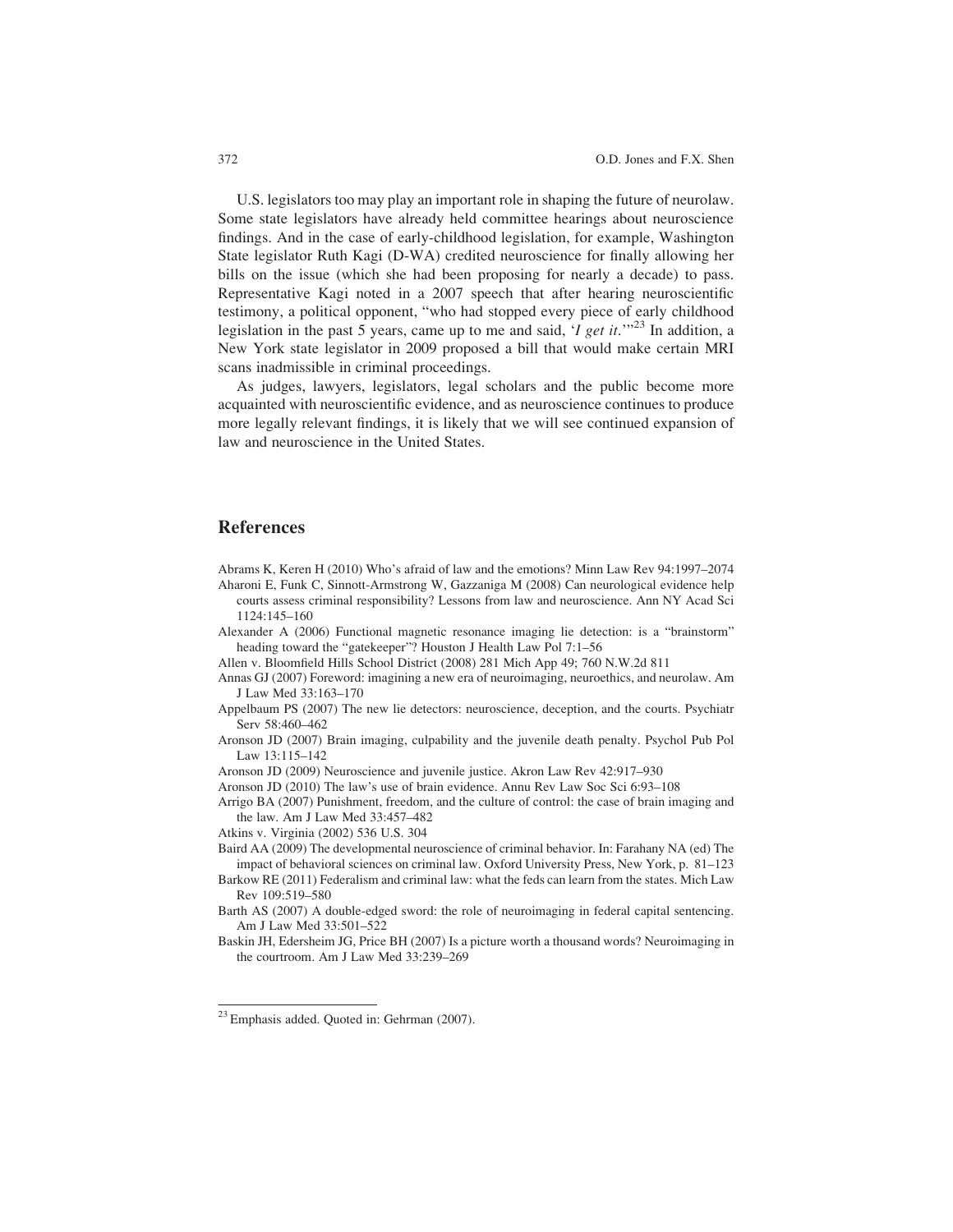- Bazan EB (2005) Capital punishment: an overview of federal death penalty statutes. CRS Report for Congress RL30962
- Beecher-Monas E, Garcia-Rill E (2003) Danger at the edge of chaos: predicting violent behavior in a post-daubert world. Cardozo Law Rev 24:1845–1901
- Bennett CM, Baird AA, Miller MB, Wolford GL (2010) Neural correlates of interspecies perspective taking in the post-mortem atlantic salmon: an argument for multiple comparisons correction. J Serend Unexpect Result 1:1–5
- Berman DA, Bibas S (2008) Engaging capital emotions. Nw Univ Law Rev Colloquy 102:355–364
- Bernstein DM, Loftus EF (2009) How to tell if a particular memory is true or false. Perspect Psychol Sci 4:370–374
- Bizzi E, Hyman SE, Raichle ME, Kanwisher N, Phelps EA, Morse SJ, Sinnott-Armstrong W, Rakoff JS, Greely HT (2009) Using imaging to identify deceit: scientific and ethical questions. Am Acad Art Sci. http://www.amacad.org/pdfs/deceit.pdf.
- Blitz MJ (2010) Freedom of thought for the extended mind: cognitive enhancement and the constitution. Wisconsin Law Rev 2010:1049–1117
- Blumoff TY (2010) How (some) criminals are made. In: Freeman M (ed) Law and neuroscience: current legal issues. Oxford University Press, New York, p. 171–192
- Bonnie RJ (2002) Responsibility for addiction. J Am Acad Psychiatry Law 30:405–413
- Borden S (2011) Concussion suit seeks better health monitoring, New York Times, 20 August 2011
- Borg JS, Hynes C, Van Horn J, Grafton S, Sinnott-Armstrong W (2006). Consequences, action, and intention as factors in moral judgments: an fMRI investigation. Journal of Cognitive Neuroscience 18:803–817
- Boyd v. Bert Bell/Pete Rozelle NFL Players Retirement Plan (2005) 410 F.3d 1173
- Brown T, Murphy E (2010) Through a scanner darkly: functional neuroimaging as evidence of a criminal defendant's past mental states. Stan Law Rev 62:1119–1208
- Buckholtz JW, Asplund CL, Dux PE, Zald DH, Gore JC, Jones OD, Marois R (2008) The neural correlates of third-party punishment. Neuron 60:930–940
- Cacioppo JT, Berntson GG, Lorig TS, Norris CJ, Rickett E, Nusbaum H (2003) Just because you're imaging the brain doesn't mean you can stop using your head: a primer and set of first principles. J Pers Soc Psychol 85:650–661
- Caldwell MF, Skeem J, Salekin R, Van Rybroek GJ (2006) Treatment response of adolescent offenders with psychopathy features: a 2-year follow-up. Crim Just Behav 33:571–596
- Caldwell MF, McCormick DJ, Umstead D, Van Rybroek GJ (2007) Evidence of treatment progress and therapeutic outcomes among adolescents with psychopathic features. Crim Just Behav 34:573–587
- Chorvat T, McCabe K (2004) The brain and the law. Philosophical Transactions of the Royal Society B: Biological Sciences 359:1727–1736
- Coe v. State (2000) 17 S.W.3d 193
- Daubert v. Merrell Dow Pharmaceuticals, Inc. (1993) 509 U.S. 579
- Davis KC (1942) An approach to problems of evidence in the administrative process. Harv Law Rev 55:364–425
- Denno DW (2002) Crime and consciousness: science and involuntary acts. Minn Law Rev 87:269–389
- Droback JA (2006) "Developing capacity": adolescent "consent" at work, at law, and in the sciences of the mind. UC Davis J Juv Law Pol 10:1–68
- Eagleman DM (2008) Neuroscience and the law. Houston Lawyer 16:36–40

Entertainment Software Ass'n. v. Blagojevich (2005), 404 F. Supp. 2d 1051

- Erickson SK (2010) Blaming the brain. Minn J Law Sci Tech 11:27–77
- Faigman DL (2002) Is science different for lawyers? Science 297:339–340
- Faigman DL (2010) Evidentiary incommensurability: a preliminary exploration of the problem of reasoning from general scientific data to individualized legal decision-making. Brooklyn Law Rev 75:1115–1136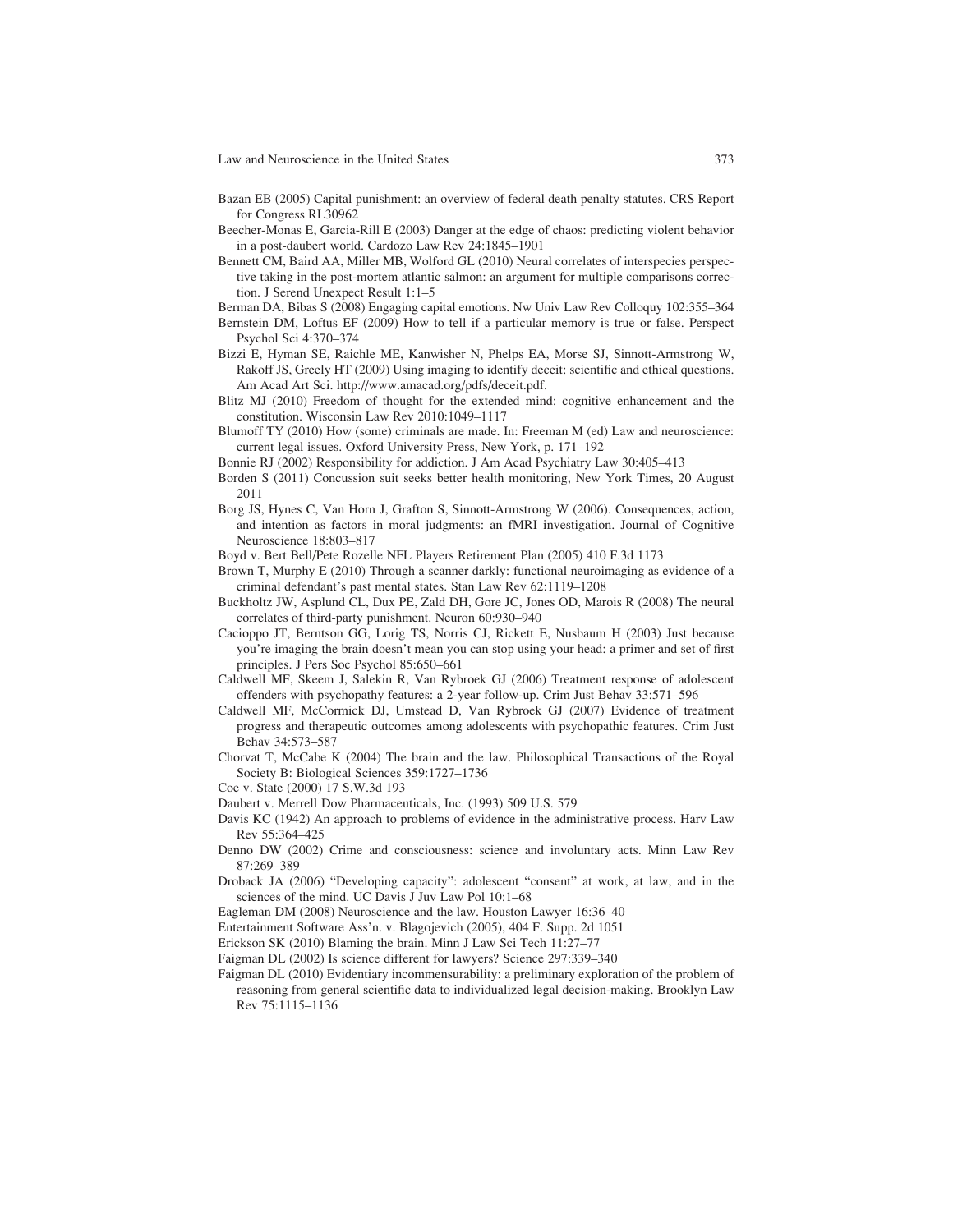Faigman DL, Kaye DH, Saks MJ, Sanders J (2011) Modern scientific evidence: the law and science of expert testimony, 2010–2011 edn. West Publishing Co., New York

Farah MJ (2002) Emerging ethical issues in neuroscience. Nat Neurosci 11:1123–1129

- Farah MJ (2005) Neuroethics: the practical and the philosophical. Trends Cognitive Sci 9:34–40
- Farah MJ, Illes J, Cook-Deegan R, Gardner H, Kandel E, King P, Parens E, Sahakian B, Wolpe PR (2004) Neurocognitive enhancement: what can we do and what should we do? Neuroscience 5:421–425
- Farahany NA, Coleman JE, Jr. (2009) Genetics, neuroscience, and criminal responsibility. In: Farahany NA (ed) The impact of behavioral sciences on criminal law. Oxford University Press, New York, p. 183–240
- Farahany NA (2009a) Cruel and unequal punishments. Wash Univ Law Rev 86:859–915
- Farahany NA (ed) (2009b) The impact of behavioral sciences on criminal law. Oxford University Press, New York
- Farahany NA (2011) An empirical study of brains and genes in U.S. Criminal Law, Vanderbilt University Law School
- Feigenson N (2006) Brain imaging and courtroom evidence: on the admissibility and persuasiveness of fMRI. Int J Law Context 2:233–255
- Ferrell v. State (2005) 918 So.2d 163
- Fini v. General Motors Corp (2003) 2003 WL 1861025 (Mich. App.)
- Fox D (2008) Brain imaging and the bill of rights: memory detection technologies and American criminal justice. Am J Bioethics 8:1–4

Fox D (2009) The right to silence as protecting mental control. Akron Law Rev 42:763–801

- Freeman M, Goodenough OR (eds) (2009) Law, mind, and brain. Ashgate, Surrey, England
- Freeman M (ed) (2011) Law and neuroscience: current legal issues volume 13. Oxford University Press, Oxford
- Frye v. United States (1923) 293 F. 1013
- Ganis G, Keenan JP (2009) The cognitive neuroscience of deception. Soc Neurosci 4:465–472
- Garland B (ed) (2004) Neuroscience and the law: brain, mind, and the scales of justice. Dana Press, New York
- Garland B, Glimcher PW (2006) Cognitive neuroscience and the law. Curr Opin Neurobiol 16:130–134
- Gazzaniga MS (2008) The law and neuroscience. Neuron 60:412–415
- Gazzaniga MS, Ivry RB, Mangum GR (2009) Cognitive neuroscience: the biology of the mind. 3rd edn. W.W. Norton & Company, New York
- Gehrman E (2007) From neuroscience to childhood policy. 7 December 2007. http://news.harvard. edu/gazette/story/2007/12/from-neuroscience-to-childhood-policy/
- General Electric Co. v. Joiner (1997) 522 U.S. 136
- Gillet GR (2009) The subjective brain, identity, and neuroethics. Am J Bioethics 9:5–13
- Goodenough OR (2001) Mapping cortical areas associated with legal reasoning and moral intuition. Jurimetrics J 41:429–442
- Goodenough OR, Tucker M (2010) Law and cognitive neuroscience. Annu Rev Law Soc Sci 6:61–92

Graham v. Florida (2010), 130 S.Ct. 2011

- Greely HT (2004) Prediction, litigation, privacy, and property: some possible legal and social implications of advances in neuroscience. In: Garland B (ed) Neuroscience and the law: brain, mind, and the scales of justice. Dana Press, New York, p. 114–156
- Greely HT (2006) Neuroethics and ELSI: similarities and differences. Minn J Law Sci Tech 7:599–614
- Greely HT, Illes J (2007) Neuroscience-based lie detection: the urgent need for regulation. Am J Law Med 33:377–431
- Greely HT, Sahakian B, Harris J, Kessler RC, Gazzaniga M, Campbell P, Farah MJ (2008) Towards responsible use of cognitive-enhancing drugs by the healthy. Nature 456:702–705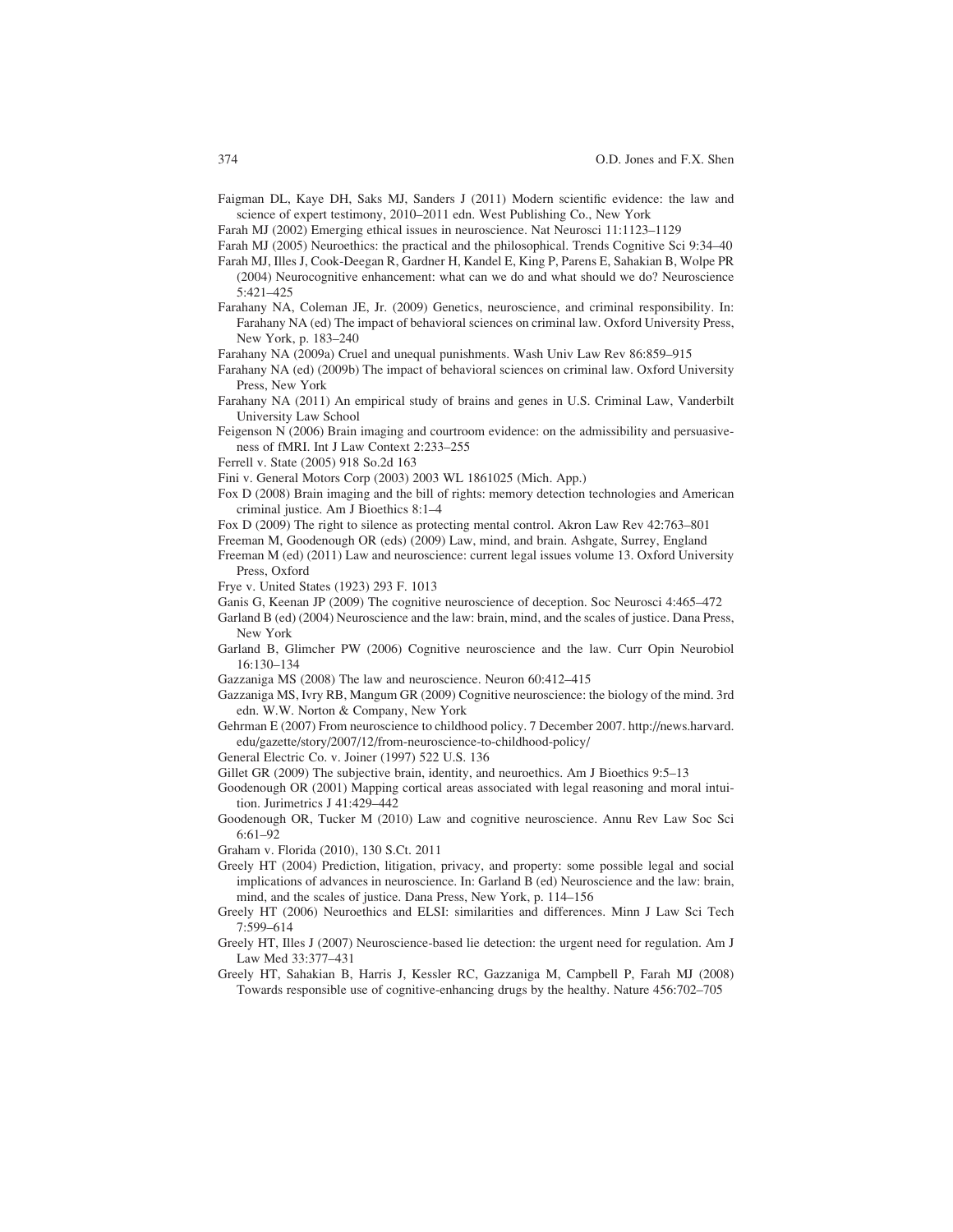Law and Neuroscience in the United States 375

- Greely HT, Wagner AD (Forthcoming) Reference guide on neuroscience. In: Federal judicial center reference manual on scientific evidence, 3rd edn., Federal Judicial Center, Washington, DC
- Greene J, Cohen J (2004) For the law, neuroscience changes nothing and everything. Phil Trans Royal Soc B Biol Sci 359:1775–1785
- Greene J, Haidt J (2002) How (and where) does moral judgment work? Trends Cogn Sci 6:517–523
- Greene JD, Paxton JM (2009) Patterns of neural activity associated with honest and dishonest moral decisions. Proc Natl Acad Sci 106:12506–12511
- Grey BJ (2011) Neuroscience and emotional harm in tort law: rethinking the American approach to free-standing emotional distress claims. In: Freeman M (ed) Law and neuroscience. Oxford University Press, New York, p. 203–230
- Gruber SA, Yurgelun-Todd DA (2006) Neurobiology and the law: a role in juvenile justice? Ohio St J Crim Law 3:321–340
- Hafemeister TL, Stockey NA (2010) Last stand? the criminal responsibility of war veterans returning from Iraq and Afghanistan with posttraumatic stress disorder. Ind Law J 85:87–141

Haider A (2006) Roper v Simmons: the role of the science brief. Ohio St J Crim Law 3:369–377 Haidt J (2001) The emotional dog and its rational tail: a social intuitionist approach to moral judgment. Psychol Rev 108:814–834

- Halliburton CM (2007) Letting Katz out of the bag: cognitive freedom and fourth amendment fidelity. Hastings Law J 59:309–368
- Hariri AR (2009) The neurobiology of individual differences in complex behavioral traits. Annu Rev Neurosci 32:225–247
- Harrington v. State (2003) 659 N.W.2d 509
- Hawkins Hon MD (2010) Coming home: accommodating the special needs of military veterans to the criminal justice system. Ohio St J Crim Law 7:563–573
- Hora PF, Stalcup T (2008) Drug treatment courts in the twenty-first century: the evolution of the revolution in problem-solving courts. Georgia L Rev 42:717–811
- Hughes V (2010) Science in court: head case. Nature 464:340–342
- Illes J (2003) Neuroethics in a new era of neuroimaging. AJNR 24:1739–1741
- Illes J (ed) (2006) Neuroethics: defining the issues in theory, practice, and policy. Oxford University Press, New York
- Illes J, Sahakian BJ, eds. (2011) Oxford handbook of neuroethics. Oxford University Press, New York
- Jones OD (1999) Law, emotions, and behavioral biology. Jurimetrics 39:283–289
- Jones OD (2004) Law, evolution and the brain: applications and open questions. Philosophical Transactions of the Royal Society B: Biological Sciences 359:1697–1707
- Jones OD, Buckholtz JW, Schall JD, Marois R (2009) Brain imaging for legal thinkers: a guide for the perplexed. Stan Tech Law Rev 2009:5–53
- Jones OD, Schall JD, Shen FX (Forthcoming) Law and neuroscience. Aspen Publishers, New York.
- Kahan DM (2008) Two conceptions of emotion in risk regulation. Univ Penn Law Rev 156:741–766
- Katner DR (2006) The mental health paradigm and the MacArthur study: emerging issues challenging the competence of juveniles in delinquency systems. American Journal of Law and Medicine 32:503–583
- Kennedy D (2004) Neuroscience and neuroethics. Science 306:373
- Kensinger EA, Schacter DL (2006) When the Red Sox shocked the Yankees: comparing negative and positive memories. Psychon Bull Rev 13:757–763
- Kiehl KA (2006) A cognitive neuroscience perspective on psychopathy: evidence for paralimbic system dysfunction. Psychiatry Res 142:107–128
- Kiehl KA (2008) Without morals: the cognitive neuroscience of criminal psychopaths. In: Sinnott-Armstrong W (ed) Moral psychology. Vol. 3. The MIT Press, Cambridge, p. 119–149
- Kiehl KA, Hoffman MB (Forthcoming) The criminal psychopath: history, neuroscience, treatment, and economics. Jurimetrics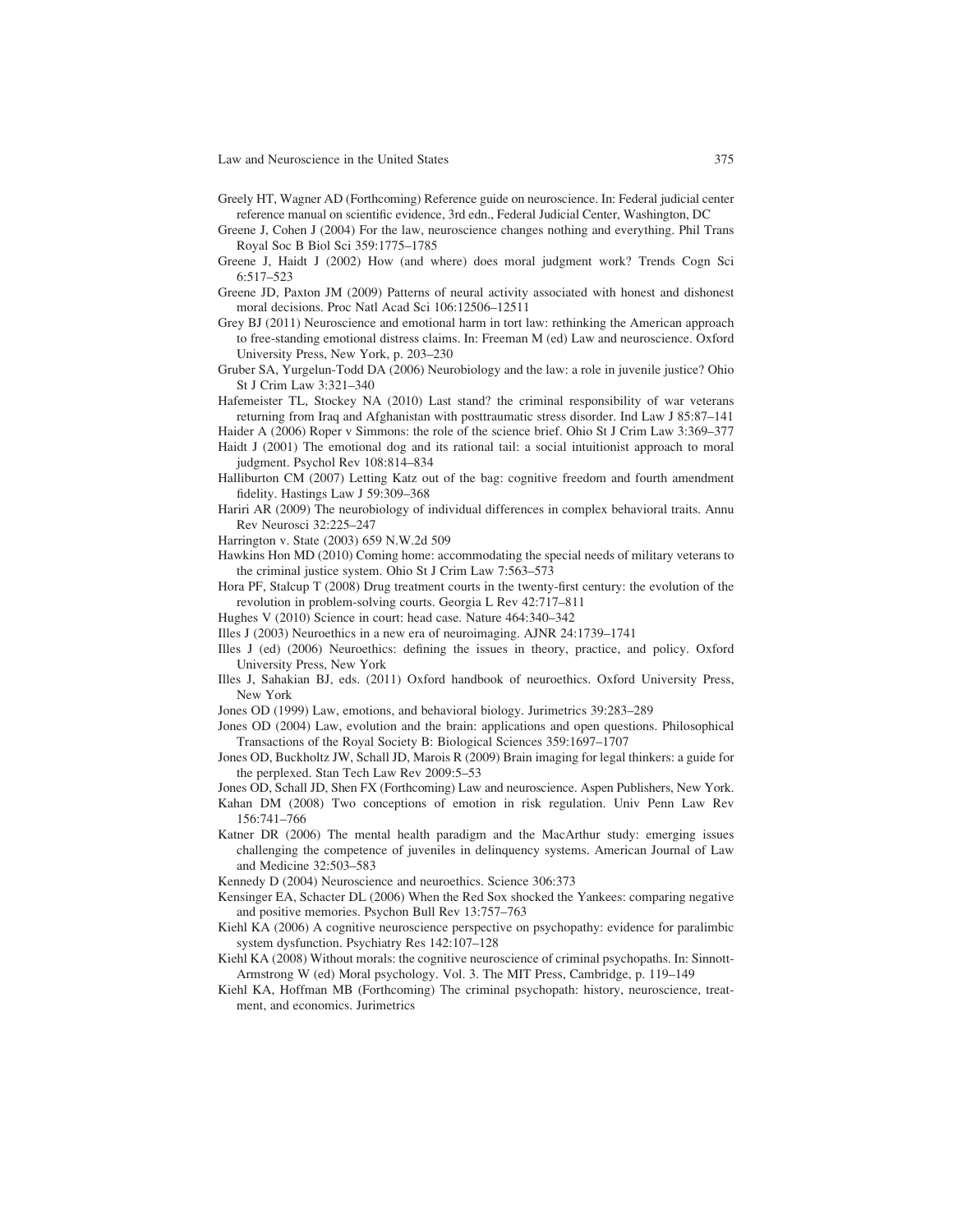Kluger J (2011) Football searches for the cause of another tragedy. TIME Magazine. February 23, 2011

Knabb JJ, Welsh RK, Ziebell JG, Reimer KS (2009) Neuroscience, moral reasoning, and the law. Behav Sci Law 27:219–236

Koenigs M, Young L, Adolphs R, Tranel D, Cushman F, Hauser M, Damasio A (2007) Damage to the prefrontal cortex increases utilitarian moral judgements. Nature 446:908–911

- Kolber AJ (2006) Therapeutic forgetting: the legal and ethical implications of memory dampening. Vand Law Rev 59:1561–1626
- Kolber AJ (2007) Pain detection and the privacy of subjective experience. Am J Law Med 33:433–456
- Kolber AJ (2011) The experiential future of the law. Emory Law Journal 60: 585–652

Kulynych JJ (2007) The regulation of MR neuroimaging research: disentangling the Gordian knot. Am J Law Med 33:295–317

Kumho Tire Co. v. Carmichael (1999) 526 U.S. 137

- Loftus EF (2005) Planting misinformation in the human mind: a 30-year investigation of the malleability of memory. Learn Mem 12:361–366
- Logothetis NK (2008) What we can do and what we cannot do with fMRI. Nature 453: 869–878
- Marchant G (2008) Brain scanning and the courts: criminal cases. Presentation to the Research Network on Legal Decision Making, MacArthur Foundation Law and Neuroscience Project, 11 Oct 2008
- Marks JH (2007) Interrogational neuroimaging in counterterrorism: a "No-Brainer" or a human rights hazard? Am J Law Med 33:483–500
- Maroney TA (2006) Law and emotion: a proposed taxonomy of an emerging field. Law Hum Behav 30:119–142
- Maroney TA (2010) The false promise of adolescent brain science in juvenile justice. Notre Dame Law Rev 85:89–176
- Martell DA (1996) Causal relation between brain damage and homicide: the prosecution. Semin Clin Neuropsychiatry 1:184–193
- McCabe DP, Castel AD (2008) Seeing is believing: the effect of brain images on judgments of scientific reasoning. Cognition 107:343–352
- McCabe DP, Castel AD, Rhodes MG (2011) The influence of fMRI lie detection evidence on juror decision making. Behav Sci Law 29:566–577
- McMurtey v. Ryan (2008), 539 F.3d 1112 (9th Cir. 2008)
- Meilaender G (2003) Why remember? First Things 135:20–24
- Meszaros J (2011) Achieving peace of mind: the benefits of neurobiology evidence for battered women defendants. Yale J Law Femin 23:117–177

Miller FG, Mello MM, Jaffe S (2008) Incidental findings in human subjects research: what do investigators owe research participants? J Law Med Ethics 36:271–279

- Milner B, Squire LR, Kandel ER (1998) Cognitive neuroscience and the study of memory. Neuron 20:445–453
- Mobbs D, Lau HC, Jones OD, Frith CD (2007) Law, responsibility, and the brain. PLoS Biol 5:693–700
- Mobley v. The State (1995), 265 Ga. 292
- Monahan J (2006) A jurisprudence of risk assessment: forecasting harm among prisoners, patients, and patients. Va Law Rev 92:391–435
- Moreno JD (2003) Neuroethics: an agenda for neuroscience and society. Nat Rev Neurosci 2:149–153
- Moriarty JC (2008) Flickering admissibility: neuroimaging evidence in the U.S. courts. Behav Sci Law 26:29–49

Moriarty JC (2009) Visions of deception: neuroimages and the search for truth. Akron Law Rev 42:739–761

Morse SJ (1996) Brain and blame. Geo Law J 84:527–546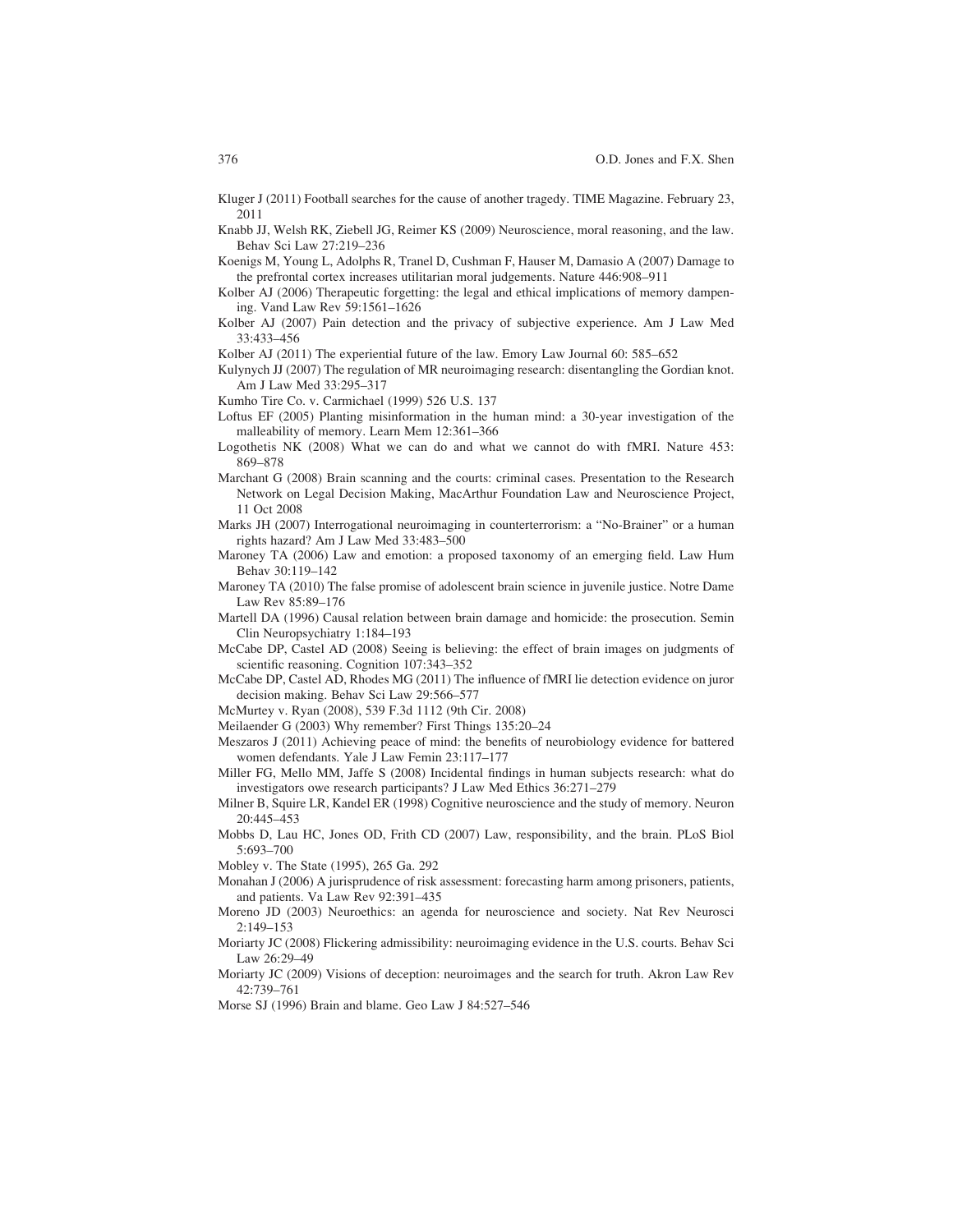- Morse SJ (2006) Brain overclaim syndrome and criminal responsibility: a diagnostic note. Ohio St J Crim Law 3:397–412
- Morse SJ, Hoffman MB (2007) The uneasy entente between legal insanity and mens rea: beyond Clark v. Arizona
- Morse SJ (2008a) Psychopathy and criminal responsbility. Neuroethics 1:205–212
- Morse SJ (2008b) Determinism and the death of folk psychology: two challenges to responsibility from neuroscience. Minn. J.L. Sci. & Tech. 9:1–35
- Morse SJ, Roskies AL, eds. (Forthcoming) MacArthur primer on law & neuroscience. Oxford University Press, New York
- Nadel L, Sinnott-Armstrong W (2010) Conscious will and responsibility. Oxford University Press, New York
- Nadelhoffer T, Bibas S, Grafton S, Kiehl KA, Mansfield A, Sinnott-Armstrong W, Gazzaniga MS (2010) Neuroprediction, violence, and the law: setting the stage. Neuroethics. doi:10.1007/ s12152-010-9095-z: 1-33
- National Research Council (2003) The polygraph and lie detection: executive summary
- New JG (2008) If you could read my mind: implications of neurological evidence for twenty-first century criminal jurisprudence. J Legal Med 29:179–198
- O'Hara EA (2004) How neuroscience might advance the law. Philosophical Transactions of the Royal Society B: Biological Sciences 359:1677–1684
- Oregon v. Kinkel (2002) 56 P.3d 463
- Ovalle D (2010) Miami-Dade killer gets life sentence for murder, stabbings, rape. Miami Herald, 2 December 2010
- Pardo MS, Patterson D (2010) Philosophical foundations of law and neuroscience. Univ Illinois Law Rev 2010:1211–1250
- Patel P, Levine K, Mayberg H, Meltzer C (2007) The role of imaging in United States courtrooms. Neuroimaging Clin N Am 17:557–567
- People v. Goldstein (2004) 786 N.Y.S.2d 428
- People v. Morgan (1999) 719 N.E.2d 681 (Ill. 1999)
- People v. Weinstein (1992) 591 N.Y.S.2d 715
- Petersilia J (2003) When prisoners come home: parole and prisoner reentry. Oxford University Press, New York
- Pettit Jr, M (2007) fMRI and BF meet FRE: brain imaging and the federal rules of evidence. Am J Law Med 33:319–340
- Phelps EA (2004) Human emotion and memory: interactions of the amygdala and hippocampal complex. Curr Opin Neurobiol 14:198–202
- Poldrack RA, Fletcher PC, Henson RN, Worsley KJ, Brett M, Nichols TE (2008) Guidelines for reporting an fMRI study. NeuroImage 40:409–414
- Posner EA (2000) Law and the emotions. Geo Law J 89:1977–2012
- Powell v. State of Texas (1968) 392 U.S. 514
- President's Council on Bioethics (2003) Beyond therapy: biotechnology and the pursuit of happiness. Regan Books, New York
- Purves D, Brannon EM, Cabeza R, Huettel SA, LaBar KS, Platt ML, and Woldorff MG (2008) Principles of cognitive neuroscience. Sinauer, Sunderland
- Pustilnik AC (2009) Violence on the brain: a critique of neuroscience in criminal law. Wake Forest Law Rev 44:183–237
- Racine E, Bar-Ilan O, Illes J (2005) fMRI in the public eye. Nat Rev Neurosci 6:159–164
- Rakoff J (2008) Science and the law: uncomfortable bedfellows. Seton Hall Law Rev 38:1379–1393
- Redding RE (2006) The brain-disordered defendant: neuroscience and legal insanity in the twentyfirst century. Am Univ Law Rev 56:51–127
- Relkin N, Plum F, Mattis S, Eidelberg D, Tranel D (1996) Impulsive homicide associated with an arachnoid cyst and unilateral frontotemporal cerebral dysfunction. Semin Clin Neuropsychiatry 1:172–183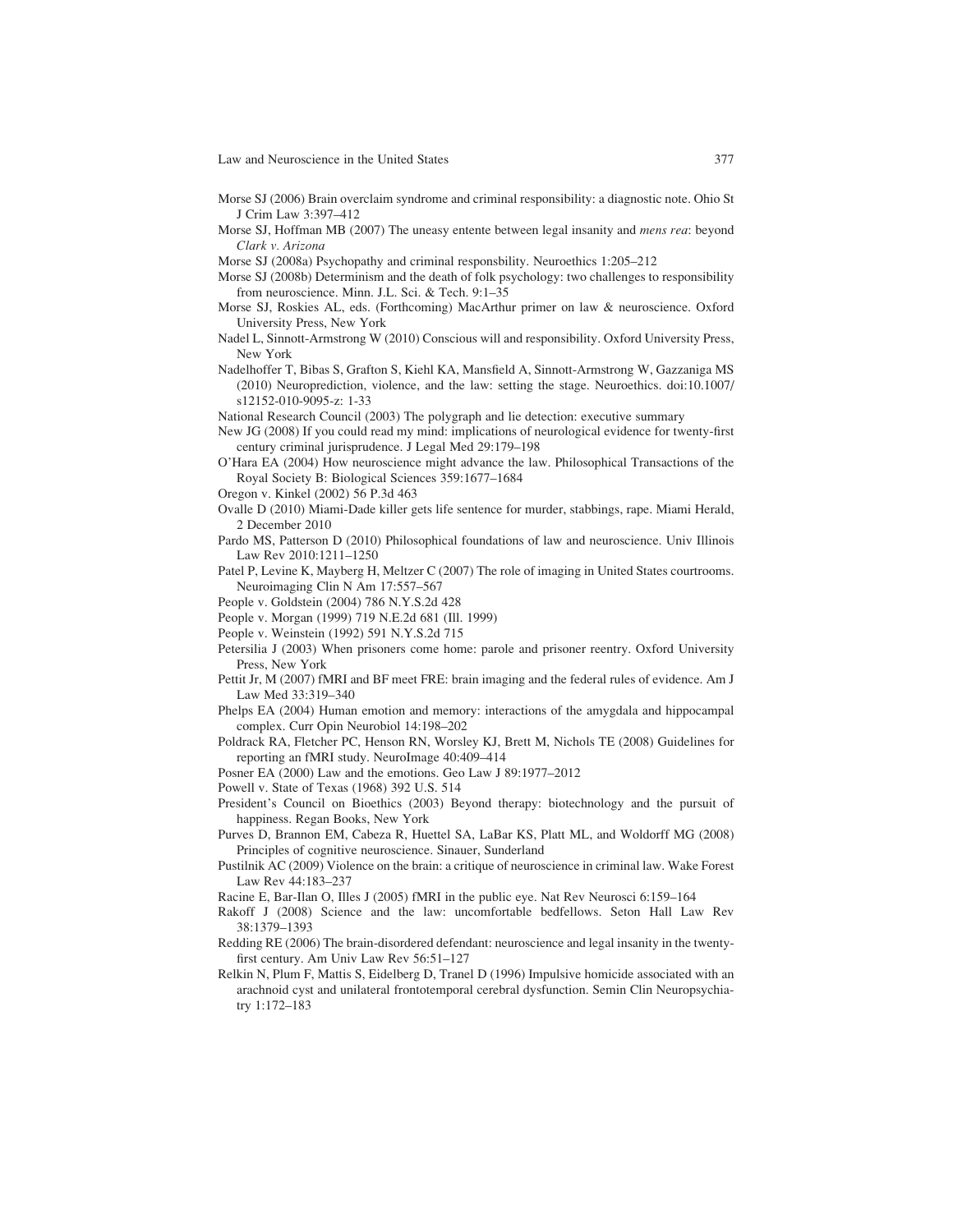Richardson HS (2008) Incidental findings and ancillary-care obligations. J Law Med Ethics 36:256–270

Rissman J, Greely H, Wagner AD (2010) Detecting individual memories through the neural decoding of memory states and past experience. Proc Natl Acad Sci 107:9849–9854

Robinson v. State of California (1962) 370 U.S. 660

Rogers KG, DuBois A (2009) The present and future impact of neuroscience evidence on criminal law. APR Champion 33:18–23

Rojas-Burke J (1993) PET scans advance as tools in insanity defense. J Nuclear Med 34:13N–26N Roper v. Simmons (2005) 543 U.S. 551

Rosen J (2007) The brain on the stand. New York Times Sunday Magazine, 11 March 2007

- Roskies A (2002) Neuroethics for the new millennium. Neuron 35:21–23
- Roskies A (2008) Neuroimaging and inferential distance. Neuroethics 1:19–30
- Russell RT (2009) Veterans treatment court: a proactive approach. N Eng J Crim Civ Confinement 35:357–372
- Saks MJ (2000) The aftermath of Daubert: an evolving jurisprudence of expert evidence. Jurimetrics J 40:229–241
- Salerno JM, Bottoms BL (2009) Emotional evidence and jurors' judgments: the promise of neuroscience for informing psychology and law. Behav Sci Law 27:273–296
- Sapolsky R (2004) The frontal cortex and the criminal justice system. Philosophical Transactions of the Royal Society B: Biological Sciences 359:1787–1796
- Schacter DL (2002) The seven sins of memory: how the mind forgets and remembers. Mariner Books, New York
- Schacter DL, Slotnick SD (2004) The cognitive neuroscience of memory distortion. Neuron 44:149–160

Schauer F (2010) Can bad science be good evidence? Lie detection, neuroscience and the mistaken conflation of legal and scientific norms. Cornell Law Rev 95:1191–1220

Schleim S, Spranger TM, Erk S, Walter H (2010) From moral to legal judgment: the influence of normative context in lawyers and other academics. Soc Cogn Affect Neurosci 6:48–57

Schwarz A (2010) Case will test NFL teams' liability in dementia. New York Times, 5 April 2010 Schweitzer NJ, Saks M, Murphy E, Roskies A, Sinnott-Armstrong W, Gaudet L (2011)

- Neuroimages as evidence in a mens rea defense: no impact. Psychology, Public Policy, and Law 17:357–392
- Schweitzer NJ, Saks M (2011) Neuroimage evidence and the insanity defense. Behavioral Sciences & the Law 29:592–607

Scott ES, Steinberg L (2008) Rethinking juvenile justice. Harvard University Press, Cambridge

- Sharot T, Martorella EA, Delgado MR, Phelps EA (2007) How personal experience modulates the neural circuitry of memories of September 11. Proc Natl Acad Sci 104:389–394
- Shen FX (2010) Monetizing memory science: neuroscience and the future of PTSD litigation. Paper presented at the Memory and Law Conference, Tucson Arizona, January 2010
- Shen FX (2010) The law and neuroscience bibliography: navigating the emerging field of neurolaw. International Journal of Legal Information 38:352–399
- Shen FX, Jones OD (2011) Brain scans as evidence: truths, proofs, lies, and lessons. Mercer L. Rev 62:861–884
- Simon D (2011) The limited diagnosticity of criminal trials. Vanderbilt Law Rev 64:143–223
- Simpson JR (2008) Functional MRI lie detection: too good to be true? J Am Acad Psychiatry law 36:491–498
- Sinnott-Armstrong W, Roskies A, Brown T, Murhpy E (2008) Brain images as legal evidence. Episteme 5:359–373
- Sip KE, Roepstorff A, McGregor W, Frith CD (2007) Detecting deception: the scope and limits. Trend Cogn Sci 12:48–53
- Smith DM (2009) The disordered and discredited plaintiff: psychiatric evidence in civil litigation. Cardozo Law Rev 31:757–771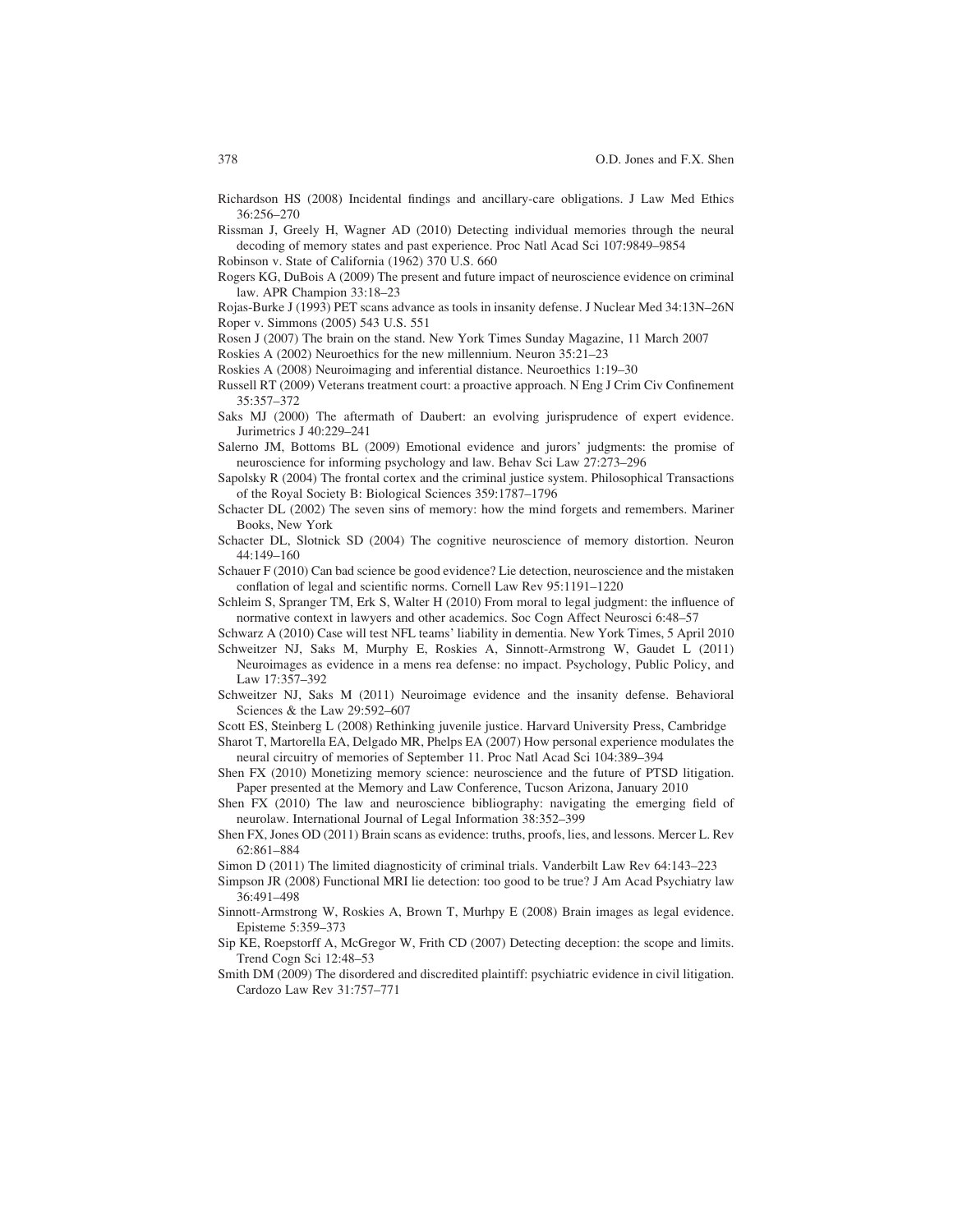Law and Neuroscience in the United States 379

- Snead OC (2006) Neuroimaging and the courts: standard and illustrative case index. http://www. ncsconline.org/d\_research/stl/June06/Snead.doc. Accessed 15 July 2010
- Snead OC (2007) Neuroimaging and the "complexity" of capital punishment. NY Univ Law Rev 82:1265–1339
- Sousa D (2009) How brain science can make you a better lawyer. American Bar Association, Chicago Squire LR (2004) Memory systems of the brain: a brief history and current perspective. Neurobiol
	- Learn Mem 82:171–177
- State v. Nelson (2010) 11th Fl Cir. Ct., F05-846
- Stoller SE, Wolpe PR (2007) Emerging neurotechnologies for lie detection and the fifth amendment. Am J Law Med 33:359–375
- Stone AA (1993) Posttraumatic stress disorder and the law: critical review of the new frontier. Bull Am Acad Psychiatry Law 21:23–36
- Stuntz WJ (2008) Unequal justice. Harv Law Rev 121:1969–2040
- Tancredi LR, Brodie JD (2007) The brain and behavior: limitations in the legal use of functional magnetic resonance imaging. Am J Law Med 33:271–294
- Taylor J (1995) Neurolaw: towards a new medical jurisprudence. Brain Inj 9:745–751
- Taylor E (2006) A new wave of police interrogation? Brain fingerprinting, the constitutional privilege against self-incrimination, and hearsay jurisprudence. Univ Illinois J Law Technol Pol 2006:287–312
- Tovino SA (2005) The confidentiality and privacy implications of functional magnetic resonance imaging. J Law Med Ethics 33:844–848
- Tovino SA (2007a) Functional neuroimaging and the law: trends and directions for future scholarship. Am J Bioethics 7:44–56
- Tovino SA (2007b) Functional neuroimaging information: a case for neuro exceptionalism? Fla St Univ Law Rev 34:415–489
- Trout JD (2008) Seduction without cause: uncovering explanatory neurophilia. Trends Cogn Sci 12:281–282
- U.S. v. Scheffer (1998) 523 U.S. 303
- United States v. Gigante (1997) 982 F. Supp. 140
- United States v. Kasim (2008) 2008 WL 4822291 (N.D.Ind.)
- United States v. Rodriguez-Berrios (2009), 573 F.3d 55
- United States v. Semrau (2010), U.S. District Court for the Western District of Tennessee, No. 07–10074
- Uttal WR (2003) The new phrenology: the limits of localizing cognitive processes in the brain. The MIT Press, Cambridge
- Uttal WR (2008) Neuroscience in the courtroom: what every lawyer should know about the mind and the brain. Lawyers & Judges Publishing, Danvers
- Van Middlesworth v. Century Bank & Trust Co. (2000) 2000 WL 33421451 (Mich.App.)
- Viens AM (2007) The use of functional neuroimaging technology in the assessment of loss and damages in tort law. The American Journal of Bioethics 7:63–65
- Volkow ND, Li T (2004) Drug addiction: the neurobiology of behavior gone awry. Nat Rev Neurosci 5:963–970
- Vul E, Harris C, Winkielman P, Pashler H (2009) Puzzlingly high correlations in fMRI studies of emotion, personality, and social cognition. Perspect Psychol Sci 4:274–290
- Wagner AD (2010) Can neuroscience identify lies? In: Gazzaniga M (ed) A judge's guide to neuroscience, SAGE Center, University of California, Santa Barbara, p. - 13–25
- Ward J (2009) The student's guide to cognitive neuroscience, 2nd edn. Psychology Press, Hove Weber S, Habel U, Amunts K, Schneider F (2008) Structural brain abnormalities in psychopaths: a review. Behav Sci Law 26:7–28
- Weinstein J, Weinstein R (2005) "I know better than that": the role of emotions and the brain in family law disputes. J Law Fam Stud 7:351–403
- Weisberg DS, Keil FC, Goodstein J, Rawson E, Gray JR (2008) The seductive allure of neuroscience explanations. J Cogn Neurosci 20:470–477